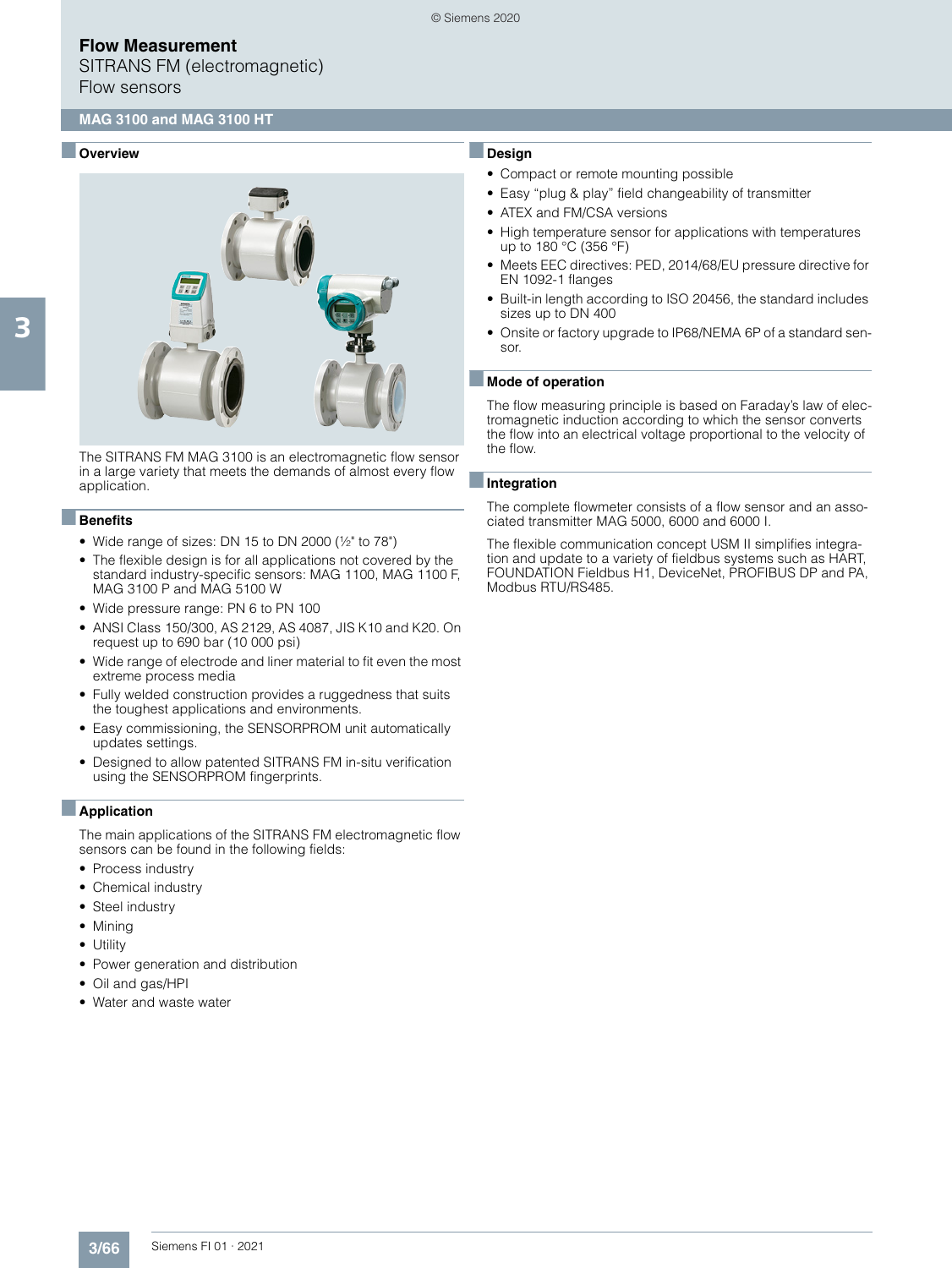**MAG 3100 and MAG 3100 HT**

## **Integration** (continued)

#### *Pressure/temperature curve; material AISI 316L/1.4404 AS 2129, Class E*



*Pressure/temperature curve - JIS 2200*



*Pressure/temperature curve to EN (DIN) flanges, material A 105 carbon steel*





*Pressure/temperature curve to EN (DIN) flanges AISI 304*

*Pressure/temperature curve to EN (DIN) flanges AISI 316*



*Pressure/temperature curve to ANSI B16.5 flanges*



**Note:** The pressure-temperature curves only assist in the selection of a system. No responsibility is taken for the correctness of the information. For further information on PED standard see Pressure Equipment Directive in Appendix (chapter 10).

Siemens FI 01 · 2021 **3/67**

© Siemens 2020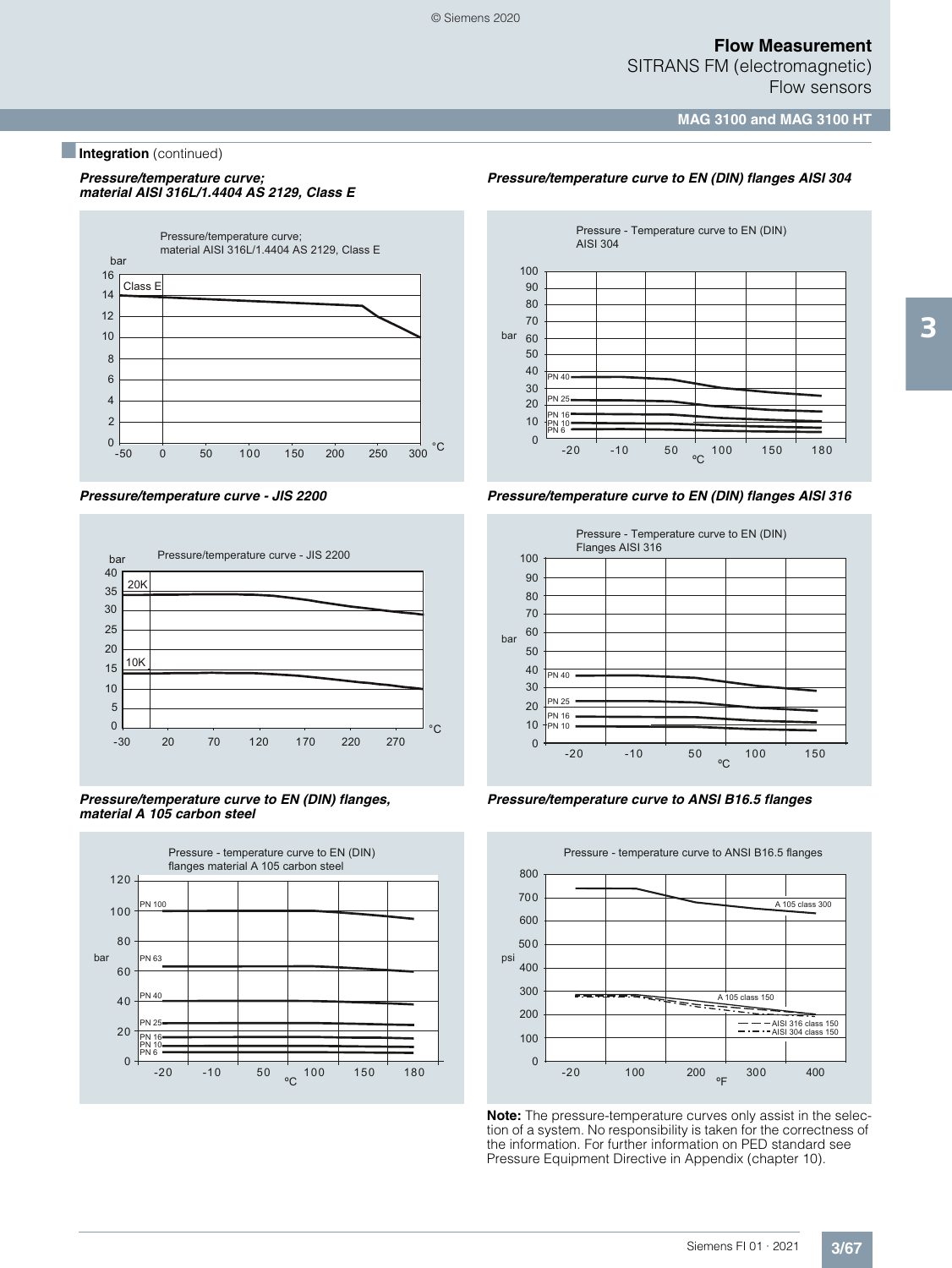SITRANS FM (electromagnetic) Flow sensors

# **MAG 3100 and MAG 3100 HT**

# ■**Technical specifications**

| Version                                                                          | <b>MAG 3100</b>                                                                                         | <b>MAG 3100 HT (High Temperature)</b>                                                         |
|----------------------------------------------------------------------------------|---------------------------------------------------------------------------------------------------------|-----------------------------------------------------------------------------------------------|
| Product characteristic                                                           | Flexible product program                                                                                | Flexible product program                                                                      |
| Nominal size                                                                     | DN 15  DN 2000 (½"  78")                                                                                | DN 15  DN 300 ( $\frac{1}{2}$ "  12")                                                         |
| Measuring principle                                                              | Electromagnetic induction                                                                               | Electromagnetic induction                                                                     |
| Excitation frequency                                                             | • DN 15  65 (½"  2½"): 12.5 Hz/15 Hz                                                                    | • DN 15  65 (½"  2½"): 12.5 Hz/15 Hz                                                          |
| (Mains supply: 50 Hz/60 Hz)                                                      | • DN 80  150 (3"  6"): 6.25 Hz/7.5 Hz                                                                   | • DN 80  150 (3"  6"): 6.25 Hz/7.5 Hz                                                         |
|                                                                                  | • DN 200  1200 (8"  48"): 3.125 Hz/3.75 Hz                                                              | • DN 200  300 (8"  12"): 3.125 Hz/3.75 Hz                                                     |
|                                                                                  | • DN 1400  2000 (54"  78"): 1.5625 Hz/1.875 Hz                                                          |                                                                                               |
| <b>Process connection</b>                                                        |                                                                                                         |                                                                                               |
| Flanges                                                                          | EN 1092-1, raised face <sup>1)</sup> (EN 1092-1, DIN 2501 & BS 4504<br>have the same mating dimensions) | EN 1092-1, raised face (EN 1092-1, DIN 2501 & BS 4504 have<br>the same mating dimensions)     |
|                                                                                  | • DN 65  2000 (2½"  78"): PN 6 (87 psi)                                                                 | • DN 15  300 ( $\frac{1}{2}$ "  12"): PN 40 (580 psi)                                         |
|                                                                                  | • DN 200  2000 (8"  78"): PN 10 (145 psi)                                                               | • DN 65  300 (2½"  12"): PN 16 (232 psi)                                                      |
|                                                                                  | • DN 65  2000 (2½"  78"): PN 16 (232 psi)                                                               | • DN 200  300 (8"  12"): PN 10 (145 psi)                                                      |
|                                                                                  | · DN 200  600 (8"  24"): PN 25 (362 psi)                                                                | • DN 200  300 (8"  12"): PN 25 (362 psi)                                                      |
|                                                                                  | • DN 15  600 (1/2"  24"): PN 40 (580 psi)                                                               |                                                                                               |
|                                                                                  | • DN 50  300 (2"  12"): PN 63 (913 psi)                                                                 |                                                                                               |
|                                                                                  | • DN 25  300 (1"  12"): PN 100 (1450 psi)                                                               |                                                                                               |
|                                                                                  | ANSI B16.5 (~BS 1560), raised face:                                                                     | ANSI B16.5 (~BS 1560), raised face:                                                           |
|                                                                                  | • $\frac{1}{2}$ " 24": Class 150 (20 bar (290 psi))                                                     | • $\frac{1}{2}$ "  12": Class 150 (20 bar (290 psi))                                          |
|                                                                                  | • 1/2"  24": Class 300 (50 bar (725 psi))                                                               | • 1/2"  12": Class 300 (50 bar (725 psi))                                                     |
|                                                                                  | • $\frac{1}{2}$ "  18": Class 600 (100 bar (1450 psi))                                                  |                                                                                               |
|                                                                                  | AWWA C-207, flat face 28"  78": Class D (10 bar)                                                        |                                                                                               |
|                                                                                  | AS 2129, raised face 1/2"  48": Table E                                                                 | AS 2129, raised face 1/2"  12": Table E                                                       |
|                                                                                  | AS 4087, raised face:                                                                                   |                                                                                               |
|                                                                                  | • PN 16 (DN 50  1200, 16 bar (232 psi))                                                                 |                                                                                               |
|                                                                                  | • PN 21 (DN 50  600, 21 bar (304 psi))                                                                  |                                                                                               |
|                                                                                  | • PN 35 (DN 50  600, 35 bar (508 psi))                                                                  |                                                                                               |
|                                                                                  | JIS B 2220:2004                                                                                         |                                                                                               |
|                                                                                  | • K10 $(1" \dots 24")$                                                                                  |                                                                                               |
|                                                                                  | • K20 (1"  24")                                                                                         |                                                                                               |
|                                                                                  | Other flanges and pressure ratings on request                                                           | Other flanges and pressure ratings on request                                                 |
| <b>Rated operation conditions</b>                                                |                                                                                                         |                                                                                               |
| Ambient temperature<br>(conditions also dependent on<br>liner characteristiques) |                                                                                                         |                                                                                               |
| · Standard sensor<br>• Ex sensor                                                 | $-40+100$ °C ( $-40+212$ °F)<br>$-20$ $+60$ °C ( $-4$ $+140$ °F)                                        | $-40+100$ °C (-40  +212 °F)<br>For medium temperature up to 150 °C (302 °F): -20  +60 °C      |
|                                                                                  |                                                                                                         | $(-4  +140 °F)$                                                                               |
|                                                                                  |                                                                                                         | For medium temperature 150  180 °C (302  356 °F): -<br>20 $\pm$ 50 °C ( $\pm$ 4 $\pm$ 122 °F) |

|  |  |  | • Compact with transmitter |
|--|--|--|----------------------------|
|--|--|--|----------------------------|

| - MAG 5000/6000 | $-20$ +60 °C (-4  +140 °F) | $-20+60$ °C (-4 $+140$ °F) |
|-----------------|----------------------------|----------------------------|
| - MAG 6000 I    | $-20$ +60 °C (-4  +140 °F) | $-20$ +60 °C (-4  +140 °F) |
| - MAG 6000 I Ex | $-20+60$ °C (-4 $+140$ °F) | $-20$ +60 °C (-4  +140 °F) |

20 … +50 °C (-4 … +122 °F)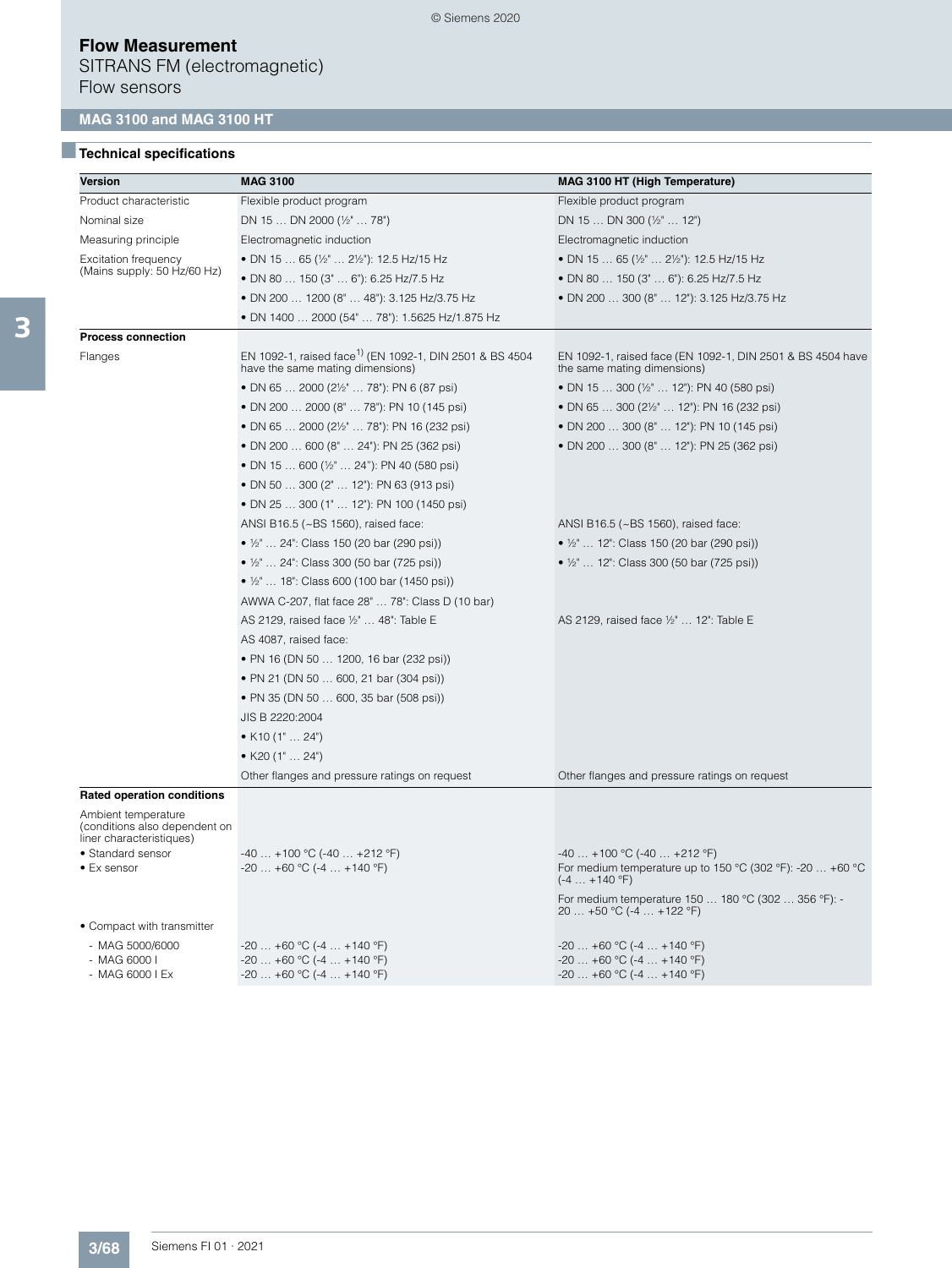## **MAG 3100 and MAG 3100 HT**

# **Technical specifications** (continued)

| Version                                                      | <b>MAG 3100</b>                                                                                                                  | <b>MAG 3100 HT (High Temperature)</b>                                                                                                                                                                            |
|--------------------------------------------------------------|----------------------------------------------------------------------------------------------------------------------------------|------------------------------------------------------------------------------------------------------------------------------------------------------------------------------------------------------------------|
| <b>Operating pressure</b>                                    | • Softrubber 0.01  100 bar (0.15  1450 psi)                                                                                      |                                                                                                                                                                                                                  |
| [abs. bar] (maximum operat-                                  | • EPDM 0.01  40 bar (0.15  580 psi)                                                                                              |                                                                                                                                                                                                                  |
| ing pressure decreases with<br>increasing operating tempera- | • Linatex 0.01  40 bar (0.15  580 psi)                                                                                           |                                                                                                                                                                                                                  |
| ture and with stainless steel<br>flanges)                    | • Ebonite 0.01  100 bar (0.15  1450 psi)                                                                                         |                                                                                                                                                                                                                  |
|                                                              | $\bullet$ PTFE                                                                                                                   | • PTFE Teflon                                                                                                                                                                                                    |
|                                                              | - DN $\leq$ 300 ( $\leq$ 12"): 0.3  50 bar (4  725 psi)                                                                          | - DN 15  300 (½"  12"): 0.3/0.6  50 bar (4/8  725 psi)                                                                                                                                                           |
|                                                              | - 350 ≤ DN ≤ 600 (14"≤ DN ≤ 24"): 0.3  40 bar<br>$(4580 \text{ psi})$                                                            | (180 °C (356 °F).<br>Factory mounted grounding rings type E in stainless steel<br>and stainless steel terminal box. Can nly be used with re-<br>mote transmitter.                                                |
|                                                              | $\bullet$ PFA                                                                                                                    | $\bullet$ PFA                                                                                                                                                                                                    |
|                                                              | - DN 15  150 (1/2"  6"): Vacuum 0.02  50 bar<br>$(0.29 725 \text{ psi})$                                                         | - DN 15  150 ( $\frac{1}{2}$ "  6"): Vacuum 0.02  50 bar<br>$(0.29 725 \text{ psi})$                                                                                                                             |
| Enclosure rating                                             | IP67 to EN 60529/NEMA 6P/10, 1 mH <sub>2</sub> O for 30 min                                                                      | IP67 to EN 60529/NEMA 4X/6, 1 mH <sub>2</sub> O for 30 min                                                                                                                                                       |
|                                                              | Option: IP68 to EN 60529/NEMA 6P, 10 mH <sub>2</sub> O cont.                                                                     | Option: IP68 to EN 60529/NEMA 6P,10 mH <sub>2</sub> O cont.                                                                                                                                                      |
| Pressure drop at 3 m/s                                       | As straight pipe                                                                                                                 |                                                                                                                                                                                                                  |
| Test pressure                                                | $1.5 \times PN$ (where applicable)                                                                                               |                                                                                                                                                                                                                  |
| Mechanical load (vibration)                                  | ing to EN 60068-2-36                                                                                                             | 18 1000 Hz random in x, y, z, directions for 2 hours accord- 18 1000 Hz random in x, y, z, directions for 2 hours accord-<br>ing to EN 60068-2-36                                                                |
|                                                              | Sensor: 3.17 g RMS                                                                                                               | Sensor: 3.17 g RMS                                                                                                                                                                                               |
|                                                              | Sensor with compact MAG 5000/6000 mounted transmitter:<br>3.17 g RMS                                                             | Sensor with compact MAG 5000/6000 mounted transmitter:<br>3.17 g RMS                                                                                                                                             |
|                                                              | ter: $1.14$ g RMS                                                                                                                | Sensor with compact MAG 6000 I/6000 I Ex mounted transmit- Sensor with compact MAG 6000 I/6000 I Ex mounted transmit-<br>ter: 1.14 g RMS                                                                         |
| Temperature of medium                                        | • Soft rubber 0  +70 °C (32  158 °F)                                                                                             | • PTFE -20 $\dots$ +130 °C (-4 $\dots$ +266 °F)                                                                                                                                                                  |
|                                                              | • EPDM -10  +70 °C (14  158 °F)                                                                                                  | • PTFE -20  +180 °C (-4  +356 °F) Factory mounted<br>grounding rings type E in stainless steel and stainless steel<br>terminal box. Can only be used with remote transmitter.                                    |
|                                                              | • Linatex (rubber) -40  +70 °C (-40  +158 °F)<br>(for temperatures below -20 °C (-4 °F) AISI 304 or 316 flanges<br>must be used) | • PFA -20  +150 °C (-4  +300 °F)                                                                                                                                                                                 |
|                                                              | • Ebonite 0  95 °C (32  203 °F)                                                                                                  |                                                                                                                                                                                                                  |
|                                                              | • PTFE -20  +100 °C (-4  +212 °F)                                                                                                |                                                                                                                                                                                                                  |
|                                                              | • PFA -20  +100 °C (-4  +212 °F)                                                                                                 |                                                                                                                                                                                                                  |
| <b>EMC</b>                                                   | 2014/30/EU                                                                                                                       | 2014/30/EU                                                                                                                                                                                                       |
| Design                                                       |                                                                                                                                  |                                                                                                                                                                                                                  |
| Weight                                                       | See dimensional drawings                                                                                                         |                                                                                                                                                                                                                  |
| Flange and housing material                                  | Carbon steel ASTM A 105, with corrosion resistant coating of<br>category C4 or C5 according to ISO 12944-2                       | Carbon steel ASTM A 105, with corrosion resistant coating of<br>category C4 according to ISO 12944-2                                                                                                             |
|                                                              | or                                                                                                                               | or                                                                                                                                                                                                               |
|                                                              | ing, with corrosion resistant coating of category C4 or C5<br>according to ISO 12944-2                                           | Stainless steel AISI 304/1.4301flanges and carbon steel hous- Stainless steel AISI 304/1.4301 flanges and carbon steel hous-<br>ing, with corrosion resistant coating of category C4 according<br>to ISO 12944-2 |
|                                                              | or                                                                                                                               | <b>or</b>                                                                                                                                                                                                        |
|                                                              |                                                                                                                                  | Stainless steel AISI 316L/1.4404 flanges and housing, polished Stainless steel AISI 316L/1.4404 flanges and housing, polished                                                                                    |
| Measuring pipe material                                      | Stainless steel AISI 304/1.4301                                                                                                  | Stainless steel AISI 304/1.4301                                                                                                                                                                                  |
| Electrode material                                           | • Stainless steel AISI 316Ti/1.4571                                                                                              | • Stainless steel AISI 316Ti/1.4571                                                                                                                                                                              |
|                                                              | • Hastelloy C276/2.4819 (PFA: Hastelloy C22/2.4602)                                                                              | • Hastelloy C276/2.4819 (PFA: Hastelloy C22/2.4602)                                                                                                                                                              |
|                                                              | • Platinum                                                                                                                       | • Platinum                                                                                                                                                                                                       |
|                                                              | • Titanium                                                                                                                       | • Titanium                                                                                                                                                                                                       |
|                                                              | • Tantalum                                                                                                                       | • Tantalum                                                                                                                                                                                                       |
|                                                              | • Ceramic coated stainless steel                                                                                                 |                                                                                                                                                                                                                  |
|                                                              | • Ceramic coated Hastelloy C                                                                                                     |                                                                                                                                                                                                                  |
| Grounding electrode material                                 | • Soft rubber, EPDM, Linatex, Ebonite: grounding electrodes<br>built-in by default for stainless steel and Hastelloy C.          |                                                                                                                                                                                                                  |
|                                                              | • PTFE: optional in Stainless steel, Hastelloy C, Titanium,<br>Platinum or Tantalum                                              | • PTFE: no grounding electrodes                                                                                                                                                                                  |
|                                                              | • PFA: optional in Hastelloy, Tantalum or Platinum                                                                               | • PFA: optional in Hastelloy, Tantalum or Platinum                                                                                                                                                               |
|                                                              | • Ceramic coated stainless steel and Hastelloy C276:<br>grounding electrodes built-in by default                                 |                                                                                                                                                                                                                  |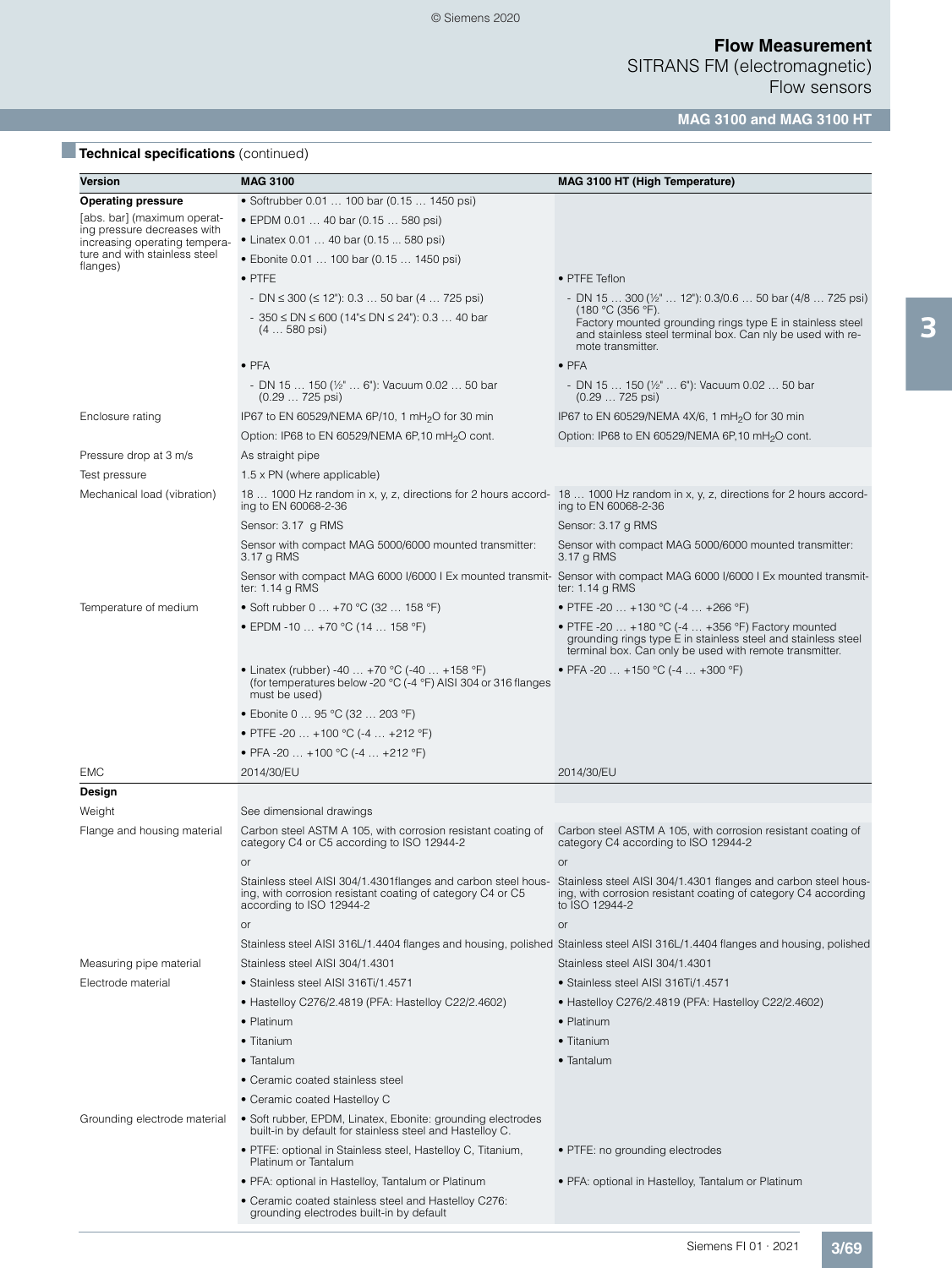SITRANS FM (electromagnetic) Flow sensors

### **MAG 3100 and MAG 3100 HT**

### **Technical specifications** (continued)

3

| <b>Version</b>                                                      | <b>MAG 3100</b>                                                                                                                                                                                                                                                 | <b>MAG 3100 HT (High Temperature)</b>                                                                                                                                                                                                                |
|---------------------------------------------------------------------|-----------------------------------------------------------------------------------------------------------------------------------------------------------------------------------------------------------------------------------------------------------------|------------------------------------------------------------------------------------------------------------------------------------------------------------------------------------------------------------------------------------------------------|
| <b>Design</b> (continued)                                           |                                                                                                                                                                                                                                                                 |                                                                                                                                                                                                                                                      |
| Terminal box (remote version<br>only)                               | • Standard fibre glass reinforced polyamide                                                                                                                                                                                                                     | • Standard fibre glass reinforced polyamide<br>(max. 150 °C (302 °F))                                                                                                                                                                                |
|                                                                     | • Option Stainless steel AISI 316/1.4436                                                                                                                                                                                                                        | · Stainless steel AISI 316/1.4436                                                                                                                                                                                                                    |
|                                                                     | • Ex Stainless steel AISI 316/1.4436                                                                                                                                                                                                                            | • Ex Stainless steel AISI 316/1.4436                                                                                                                                                                                                                 |
| Cable entries                                                       | • Remote installation 2 x M20 or 2 x $\frac{1}{2}$ NPT                                                                                                                                                                                                          | • Remote installation $2 \times M20$ or $2 \times 1/2$ " NPT                                                                                                                                                                                         |
|                                                                     | • Compact installation                                                                                                                                                                                                                                          |                                                                                                                                                                                                                                                      |
|                                                                     | • MAG 5000/MAG 6000: 4 x M20 or 4 x 1/2" NPT                                                                                                                                                                                                                    |                                                                                                                                                                                                                                                      |
|                                                                     | • MAG 6000 I: 2 x M25 or 2 x $\frac{1}{2}$ " NPT (for supply/output)                                                                                                                                                                                            |                                                                                                                                                                                                                                                      |
|                                                                     | • MAG 6000 I Ex: 2 x M25 or 2 x $\frac{1}{2}$ NPT (for supply/output)                                                                                                                                                                                           |                                                                                                                                                                                                                                                      |
| <b>Certificates and approvals</b>                                   |                                                                                                                                                                                                                                                                 |                                                                                                                                                                                                                                                      |
| Calibration                                                         |                                                                                                                                                                                                                                                                 |                                                                                                                                                                                                                                                      |
| • Default calibration<br>• Special calibration                      | Zero-point, $2 \times 25$ % and $2 \times 90$ % (default)<br>5-point calibration: 20%, 40%, 60%, 80%, 100% of factory<br>$Q_{\text{max}}$                                                                                                                       | Zero-point, $2 \times 25$ % and $2 \times 90$ %                                                                                                                                                                                                      |
|                                                                     | 10-point calibration: ascending and descending at 20%, 40%,<br>60%, 80%, 100% of factory Q <sub>max</sub>                                                                                                                                                       |                                                                                                                                                                                                                                                      |
|                                                                     | Matched pair calibration: default, 5-point or 10-point                                                                                                                                                                                                          |                                                                                                                                                                                                                                                      |
| Hazardous areas <sup>2)</sup>                                       |                                                                                                                                                                                                                                                                 |                                                                                                                                                                                                                                                      |
| • Ex-sensor in compact or re-<br>mote version with MAG 6000 I<br>Ex | • ATEX, FM, CSA, IECEx, EAC Ex, NEPSI<br>- Zone 1 Ex d e ia IIC T6 Gb <sup>4)</sup><br>- Zone 1 Ex e ia IIC T6 Gb <sup>5)</sup><br>• ATEX, FM, CSA, IECEx<br>- Zone 21 Ex tD A21 IP67<br>$\bullet$ FM<br>- XP IS Class I Div. 1 Groups A, B, C, D <sup>6)</sup> | • ATEX, FM, CSA, IECEx, EAC Ex, NEPSI<br>- Zone 1 Ex d e ia IIC T6 $Gb4$<br>- Zone 1 Ex e ia IIC T6 Gb <sup>5)</sup><br>• ATEX, FM, CSA, IECEx<br>- Zone 21 Ex tD A21 IP67<br>$\bullet$ FM<br>- XP IS Class I Div. 1 Groups A, B, C, D <sup>6)</sup> |
|                                                                     | - DIP Class II+III Div. 1 Groups E, F, $G6$                                                                                                                                                                                                                     | - DIP Class II+III Div. 1 Groups E, F, $G6$                                                                                                                                                                                                          |
| • Standard sensor with/without • FM<br>MAG 5000/6000/6000 I         | - NI Class I Div. 2 Groups A, B, C, D<br>- NI Class I Zone 2 Groups IIC                                                                                                                                                                                         | $\bullet$ FM<br>- NI Class I Div. 2 Groups A, B, C, D<br>- NI Class I Zone 2 Groups IIC                                                                                                                                                              |
| Drinking water                                                      | EPDM liner:<br>• WRAS (WRc, BS690 cold water, GB)<br>• NSF/ANSI Standard 617) (Cold water, US)<br>• ACS listed (F)<br>• DVGW W270 (D)<br>• Belgagua (B)<br>• MCERTS (GB) (EPDM or PTFE lining with AISI 316 or Hastel-<br>loy electrodes)                       |                                                                                                                                                                                                                                                      |
| Pressure equipment                                                  | • PED conforming: All EN1092-1 flanges<br>- 2014/68/EU <sup>3)</sup><br>$\bullet$ CRN                                                                                                                                                                           | · PED conforming: All EN1092-1 flanges<br>- 2014/68/EU <sup>3)</sup><br>$\bullet$ CRN                                                                                                                                                                |
| Others                                                              | • EAC (Russia, Belarus, Kzakhstan)<br>• KCC (South Korea)<br>• CMC/CPA (China)                                                                                                                                                                                  | • EAC (Russia, Belarus, Kzakhstan)<br>• KCC (South Korea)                                                                                                                                                                                            |
|                                                                     |                                                                                                                                                                                                                                                                 |                                                                                                                                                                                                                                                      |

© Siemens 2020

Technical specification for transmitter - please see section about transmitters.

1) PN 6-40: DN ≤ 600 type 01 (SORF); DN > 600 type 11 (WNRF); PN 63-100: type 11 (WNRF)

2) Not for sensors with 300 μm coating.

<sup>3)</sup> For sizes larger than 600 mm (24") in PN 16 PED conformity is available as a cost-added option. The basic unit will carry the LVD (Low Voltage Directive) and<br>EMC approval. All products sold outside of EU and EFTA are are excluded. These include

- a) Meters used in networks for the supply, distribution and discharge of water.
- b) Meters used in pipelines for the conveyance of any fluid from offshore to onshore.
- c) Meters used in the extraction of petroleum or gas, including christmas tree and manifold equipment.

d) Any meter mounted on a ship or mobile offshore platform. For further information on the PED standard and requirements see Pressure Equipment Directive in Appendix (chapter 10).

- $4)$  In remote version with sensor size DN 15 ... DN 300 ( $\frac{1}{2}$ " ... 12")
- $^{5)}$  In remote version with sensor size DN 350 ... DN 2000 (14" ... 48")
- $6)$  In compact version with sensor size DN 15 ... DN 300 ( $\frac{1}{2}$ " ... 12")
- $7)$  Has to be ordered with the meter. It is not possible to order the certificate afterwards.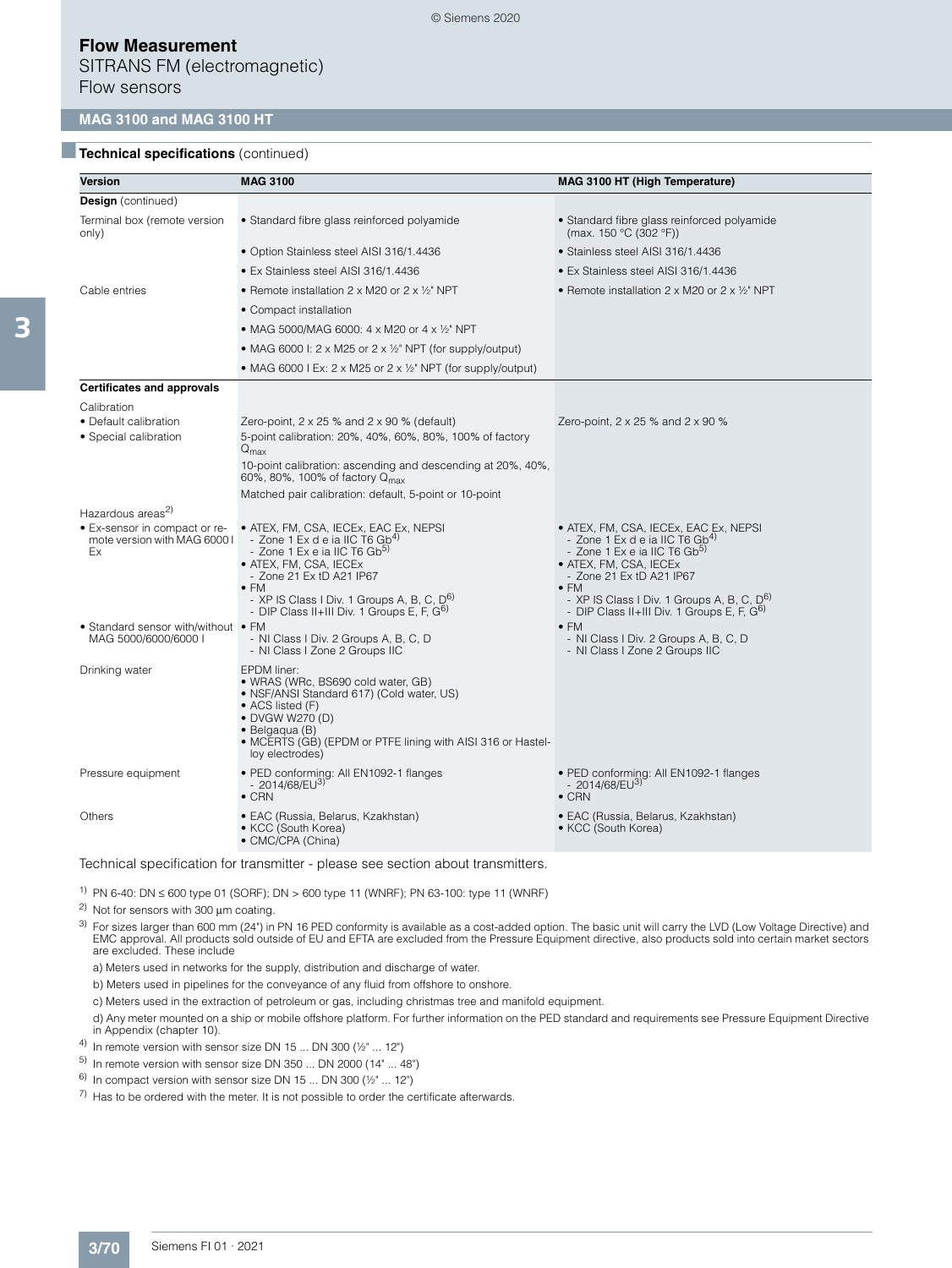SITRANS FM (electromagnetic) Flow sensors

© Siemens 2020

## **MAG 3100 and MAG 3100 HT**

| Selection and ordering data                                      | Article No.       |             |                                                                                                                        | Article No. |                |
|------------------------------------------------------------------|-------------------|-------------|------------------------------------------------------------------------------------------------------------------------|-------------|----------------|
| <b>Sensor SITRANS FM MAG 3100</b>                                | <b>7 7ME6310-</b> | Ord.        | <b>Sensor SITRANS FM MAG 3100</b>                                                                                      | 7ME6310-    |                |
|                                                                  | .                 | code<br>n n |                                                                                                                        | 88 E B      |                |
| $\overline{\mathcal{A}}$ Click on the Article No. for the online |                   |             | Flange material and coating                                                                                            |             |                |
| configuration in the PIA Life Cycle Portal.                      |                   |             | Carbon steel flanges ASTM A 105, corro-                                                                                |             | 1              |
| <b>Diameter</b>                                                  |                   |             | sion-resistant coating of category C4                                                                                  |             |                |
| DN 15 (1/2") (PTFE and PFA liner)                                | 1 <sub>V</sub>    |             | Stainless steel flanges, AISI 304/1.4301,                                                                              |             | $\overline{2}$ |
| DN 25 (1")                                                       | 2D                |             | corrosion-resistant coating of category C4<br>Stainless steel flanges and sensor body,                                 |             | 3              |
| DN 32 (11/4")                                                    | 2H                |             | AISI 316L/1.4404, polished                                                                                             |             |                |
| DN 40 $(1\frac{1}{2})$                                           | 2R                |             | Carbon steel flanges ASTM A 105, 300 mm                                                                                |             | 4              |
| DN 50 (2")                                                       | 2Y<br>3F          |             | corrosion-resistant coating of category C5                                                                             |             |                |
| DN 65 $(2\frac{1}{2})$<br>DN 80 (3")                             | 3M                |             | Stainless steel flanges, AISI 304/1.4301, 300 mm<br>corrosion-resistant coating of category C5                         |             | 5              |
| DN 100 (4")                                                      | 3T                |             | <b>Liner material</b>                                                                                                  |             |                |
| DN 125 (5")                                                      | 4B                |             | Soft rubber                                                                                                            |             | 1              |
| DN 150 (6")                                                      | 4 H               |             | <b>EPDM</b>                                                                                                            |             | $\mathbf{2}$   |
| DN 200 (8")                                                      | 4 P               |             | PTFE (DN ≤ 300, PN ≤ 50 bar / ≤ 12",                                                                                   |             | 3              |
| DN 250 (10")                                                     | 4V                |             | PN $\leq$ 725 psi), PTFE (350 $\leq$ DN $\leq$ 600,<br>PN $\leq$ 40 bar / 14" $\leq$ DN $\leq$ 24", PN $\leq$ 580 psi) |             |                |
| DN 300 (12")                                                     | 5 D               |             | Ebonite                                                                                                                |             | 4              |
| DN 350 (14")                                                     | 5K                |             | Linatex (PN ≤ 40 bar (580 psi) DN ≤ 600 (24"))                                                                         |             | 5              |
| DN 400 (16")                                                     | 5R                |             | PFA (DN 15  150 (1/2"  6"))                                                                                            |             | $\overline{7}$ |
| DN 450 (18")<br>DN 500 (20")                                     | 5Y<br>6 F         |             | (PN ≤ 40 bar (580 psi))                                                                                                |             |                |
| DN 600 (24")                                                     | 6 P               |             | <b>Electrode material</b><br>(Grounding electrodes not for pressure rat-                                               |             |                |
| DN 700 (28")                                                     | 6Y                |             | ing PN 100)                                                                                                            |             |                |
| DN 750 (30") (AWWA and AS 2129 only)                             | 7 D               |             | AISI 316Ti/1.4571 (not for PFA)                                                                                        |             |                |
| DN 800 (32")                                                     | 7 H               |             | Hastelloy C276/2.4819                                                                                                  |             |                |
| DN 900 (36")                                                     | <b>7 M</b>        |             | (PFA liner: Hastelloy C22/2.4602)<br>Platinum ( $DN \leq 300$ (12")) (not for Ebonite)                                 |             |                |
| DN 1000 (40")                                                    | 7R                |             | Titanium (not for PFA) (DN $\leq$ 600/24")                                                                             |             |                |
| DN 1050 (42") (AWWA only)                                        | 7 U               |             | Tantalum ( $DN \leq 600/24$ ") (not for Ebonite)                                                                       |             |                |
| DN 1100 (44") (AWWA only)                                        | 7V<br>8B          |             | Hastelloy C incl. grounding electrodes                                                                                 |             |                |
| DN 1200 (48")<br>DN 1400 (54")                                   | 8 F               |             | (only PFA and PTFE)                                                                                                    |             |                |
| DN 1500 (60")                                                    | 8K                |             | Platinum incl. grounding electrodes<br>(only PFA and PTFE)                                                             |             |                |
| DN 1600 (66")                                                    | 8P                |             | Tantalum incl. grounding electrodes                                                                                    |             |                |
| DN 1800 (72")                                                    | 8T                |             | (only PFA and PTFE)                                                                                                    |             |                |
| DN 2000 (78")                                                    | 8Y                |             | Ceramic coated stainless steel                                                                                         |             |                |
| Flange norm and pressure rating                                  |                   |             | Ceramic coated Hastelloy C                                                                                             |             |                |
| EN 1092-1                                                        |                   |             | AISI 316Ti incl. grounding electrodes<br>(only PTFE)                                                                   |             |                |
| PN 6 (DN 65  2000 (2½"  78"))<br>PN 10 (DN 200  2000 (8"  78"))  | A<br>в            |             | Titanium incl. grounding electrodes                                                                                    |             |                |
| PN 16 (DN 65  1200 (21/2"  48"))                                 | С                 |             | (only PTFE)                                                                                                            |             |                |
| PN 16, non-PED                                                   | D                 |             | <b>Transmitter</b>                                                                                                     |             |                |
| (DN 700  2000 (28"  78"))                                        |                   |             | Standard sensor for remote transmitter<br>(order transmitter separately)                                               |             |                |
| PN 25 (DN 200  600 (8"  24"))                                    | Е                 |             | Ex sensor for remote transmitter                                                                                       |             |                |
| PN 40 (DN 15  600 (1/2"  24"))<br>PN 63 (DN 50  300 (2"  12"))   | F<br>G            |             | (order transmitter separately)                                                                                         |             |                |
| PN 100 (DN 25  300 (1"  12"))                                    | н                 |             | MAG 6000 I, Alu.18  90 V DC, 115  230 V AC<br>MAG 6000   Alu. 18  30 V DC, Ex                                          |             |                |
| ANSI B16.5                                                       |                   |             | MAG 6000   Alu. 115  230 V, Ex                                                                                         |             |                |
| Class 150 (1/2"  24")                                            | J                 |             | MAG 6000 Polyamide, 11 30 V DC /                                                                                       |             |                |
| Class 300 (1/2"  24")                                            | Κ                 |             | 1124 V AC                                                                                                              |             |                |
| Class 600 (1/2"  18")                                            | U                 |             | MAG 6000, Polyamide, 115  230 V AC                                                                                     |             |                |
| AWWA C-207                                                       |                   |             | MAG 5000, Polyamide, 11 30 V DC /<br>1124 V AC                                                                         |             |                |
| Class D (28"  78")                                               | L                 |             | MAG 5000, Polyamide, 115  230 V AC                                                                                     |             |                |
| AS<br>2129, table E                                              | M                 |             | Communication                                                                                                          |             |                |
| 4087, PN 16 (DN 50  1200 (2"  48"))                              | N                 |             | No communication, add-on possible                                                                                      |             |                |
| (Not PTFE and PFA)                                               |                   |             | <b>HART</b>                                                                                                            |             |                |
| 4087, PN 21 (DN 50  600 (2"  24"))                               | P                 |             | PROFIBUS PA Profile 3                                                                                                  |             |                |
| (Not PTFE and PFA)                                               |                   |             | (only MAG 6000/MAG 6000 I)<br>PROFIBUS DP Profile 3 (not for Ex)                                                       |             |                |
| 4087, PN 35 (DN 50  600 (2"  24"))<br>(Not PTFE and PFA)         | Q                 |             | (only MAG 6000/MAG 6000 I)                                                                                             |             |                |
| JIS B 2220:2004                                                  |                   |             | Modbus RTU/RS 485 (not for Ex)                                                                                         |             |                |
| K10(1" 24")                                                      | R                 |             | (only MAG 6000/MAG 6000 I)<br><b>FOUNDATION Fieldbus H1</b>                                                            |             |                |
| K20 (1"  24")                                                    | s                 |             | (only MAG 6000/MAG 6000 I)                                                                                             |             |                |

| <b>Sensor SITRANS FM MAG 3100</b>                                                                                                                           | 7ME6310-   |  |  |                |                |                |   |        |  | Ord.<br>code |      |  |  |
|-------------------------------------------------------------------------------------------------------------------------------------------------------------|------------|--|--|----------------|----------------|----------------|---|--------|--|--------------|------|--|--|
|                                                                                                                                                             | ---------- |  |  |                |                |                |   |        |  |              | . .  |  |  |
| <b>Flange material and coating</b>                                                                                                                          |            |  |  |                |                |                |   |        |  |              |      |  |  |
| Carbon steel flanges ASTM A 105, corro-                                                                                                                     |            |  |  | 1              |                |                |   |        |  |              |      |  |  |
| sion-resistant coating of category C4                                                                                                                       |            |  |  |                |                |                |   |        |  |              |      |  |  |
| Stainless steel flanges, AISI 304/1.4301,<br>corrosion-resistant coating of category C4                                                                     |            |  |  | $\overline{2}$ |                |                |   |        |  |              |      |  |  |
| Stainless steel flanges and sensor body,<br>AISI 316L/1.4404, polished                                                                                      |            |  |  | 3              |                |                |   |        |  |              |      |  |  |
| Carbon steel flanges ASTM A 105, 300 mm                                                                                                                     |            |  |  | 4              |                |                |   |        |  |              |      |  |  |
| corrosion-resistant coating of category C5<br>Stainless steel flanges, AISI 304/1.4301, 300 mm<br>corrosion-resistant coating of category C5                |            |  |  | 5              |                |                |   |        |  |              |      |  |  |
| Liner material                                                                                                                                              |            |  |  |                |                |                |   |        |  |              |      |  |  |
| Soft rubber                                                                                                                                                 |            |  |  |                | 1              |                |   |        |  |              |      |  |  |
| <b>EPDM</b>                                                                                                                                                 |            |  |  |                | $\overline{2}$ |                |   |        |  |              |      |  |  |
| PTFE (DN ≤ 300, PN ≤ 50 bar / ≤ 12",<br>$PN \le 725$ psi), PTFE (350 $\leq$ DN $\leq$ 600,<br>$PN \le 40$ bar / 14" $\leq DN \leq 24$ ", $PN \leq 580$ psi) |            |  |  |                | 3              |                |   |        |  |              |      |  |  |
| Ebonite                                                                                                                                                     |            |  |  |                | 4              |                |   |        |  |              |      |  |  |
| Linatex (PN ≤ 40 bar (580 psi) DN ≤ 600 (24"))                                                                                                              |            |  |  |                | 5              |                |   |        |  |              |      |  |  |
| PFA (DN 15  150 (½"  6"))<br>(PN ≤ 40 bar (580 psi))                                                                                                        |            |  |  |                | 7              |                |   |        |  |              |      |  |  |
| Electrode material                                                                                                                                          |            |  |  |                |                |                |   |        |  |              |      |  |  |
| (Grounding electrodes not for pressure rat-<br>ing PN 100)                                                                                                  |            |  |  |                |                |                |   |        |  |              |      |  |  |
| AISI 316Ti/1.4571 (not for PFA)                                                                                                                             |            |  |  |                |                | 1              |   |        |  |              |      |  |  |
| Hastelloy C276/2.4819<br>(PFA liner: Hastelloy C22/2.4602)                                                                                                  |            |  |  |                |                | $\overline{2}$ |   |        |  |              |      |  |  |
| Platinum (DN $\leq$ 300 (12")) (not for Ebonite)                                                                                                            |            |  |  |                |                | 3              |   |        |  |              |      |  |  |
| Titanium (not for PFA) (DN $\leq$ 600/24")                                                                                                                  |            |  |  |                |                | 4              |   |        |  |              |      |  |  |
| Tantalum ( $DN \leq 600/24$ ") (not for Ebonite)                                                                                                            |            |  |  |                |                | 5              |   |        |  |              |      |  |  |
| Hastelloy C incl. grounding electrodes<br>(only PFA and PTFE)                                                                                               |            |  |  |                |                | 6              |   |        |  |              |      |  |  |
| Platinum incl. grounding electrodes<br>(only PFA and PTFE)                                                                                                  |            |  |  |                |                | 7              |   |        |  |              |      |  |  |
| Tantalum incl. grounding electrodes<br>(only PFA and PTFE)                                                                                                  |            |  |  |                |                | 8              |   |        |  |              |      |  |  |
| Ceramic coated stainless steel                                                                                                                              |            |  |  |                |                | 9              |   |        |  |              | NO A |  |  |
| Ceramic coated Hastelloy C                                                                                                                                  |            |  |  |                |                | 9              |   |        |  |              | NOB  |  |  |
| AISI 316Ti incl. grounding electrodes<br>(only PTFE)                                                                                                        |            |  |  |                |                | 9              |   |        |  |              | NOC  |  |  |
| Titanium incl. grounding electrodes<br>(only PTFE)                                                                                                          |            |  |  |                |                | 9              |   |        |  |              | NOD  |  |  |
| <b>Transmitter</b>                                                                                                                                          |            |  |  |                |                |                |   |        |  |              |      |  |  |
| Standard sensor for remote transmitter<br>(order transmitter separately)                                                                                    |            |  |  |                |                |                | A |        |  |              |      |  |  |
| Ex sensor for remote transmitter<br>(order transmitter separately)                                                                                          |            |  |  |                |                |                | в |        |  |              |      |  |  |
| MAG 6000 I, Alu.18  90 V DC, 115  230 V AC                                                                                                                  |            |  |  |                |                |                | c |        |  |              |      |  |  |
| MAG 6000   Alu. 18  30 V DC, Ex                                                                                                                             |            |  |  |                |                |                | D |        |  |              |      |  |  |
| MAG 6000   Alu. 115  230 V, Ex                                                                                                                              |            |  |  |                |                |                | Е |        |  |              |      |  |  |
| MAG 6000 Polyamide, 11 30 V DC /<br>1124 V AC                                                                                                               |            |  |  |                |                |                | н |        |  |              |      |  |  |
| MAG 6000, Polyamide, 115  230 V AC                                                                                                                          |            |  |  |                |                |                | J |        |  |              |      |  |  |
| MAG 5000, Polyamide, 11 30 V DC /<br>1124 V AC                                                                                                              |            |  |  |                |                |                | κ |        |  |              |      |  |  |
| MAG 5000, Polyamide, 115  230 V AC                                                                                                                          |            |  |  |                |                |                | L |        |  |              |      |  |  |
| Communication                                                                                                                                               |            |  |  |                |                |                |   |        |  |              |      |  |  |
| No communication, add-on possible                                                                                                                           |            |  |  |                |                |                |   | Α      |  |              |      |  |  |
| HART                                                                                                                                                        |            |  |  |                |                |                |   | в<br>F |  |              |      |  |  |
| PROFIBUS PA Profile 3<br>(only MAG 6000/MAG 6000 I)                                                                                                         |            |  |  |                |                |                |   |        |  |              |      |  |  |
| PROFIBUS DP Profile 3 (not for Ex)<br>(only MAG 6000/MAG 6000 I)                                                                                            |            |  |  |                |                |                |   | G      |  |              |      |  |  |
| Modbus RTU/RS 485 (not for Ex)<br>(only MAG 6000/MAG 6000 l)                                                                                                |            |  |  |                |                |                |   | Е      |  |              |      |  |  |
| <b>FOUNDATION Fieldbus H1</b><br>(only MAG 6000/MAG 6000 l)                                                                                                 |            |  |  |                |                |                |   | J      |  |              |      |  |  |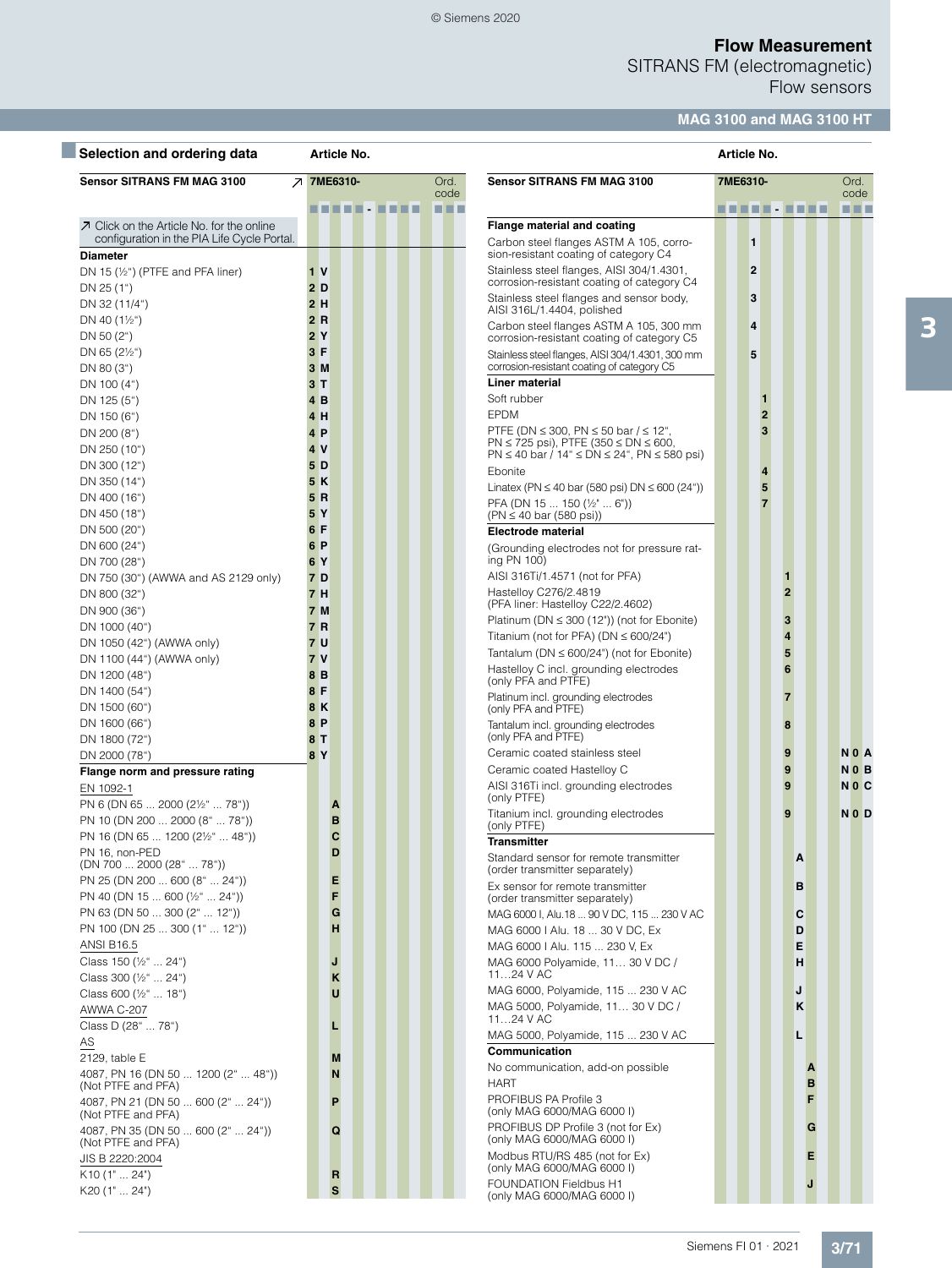SITRANS FM (electromagnetic) Flow sensors

## **MAG 3100 and MAG 3100 HT**

### ■**Selection and ordering data Article No.**



| <b>Additional information</b>                                                                                      | Order code                               |
|--------------------------------------------------------------------------------------------------------------------|------------------------------------------|
| Please add "-Z" to Article No. and specify Order<br>code(s) and plain text.                                        |                                          |
| <b>Certificates</b>                                                                                                |                                          |
| • Pressure test certificate according to EN 10204-3.1                                                              | C <sub>01</sub>                          |
| • Material certificate according to EN 10204-3.1<br>• Factory certificate according to EN 10204-2.2                | C12<br>C <sub>14</sub>                   |
| • Factory certificate according to EN 10204-2.1                                                                    | C15                                      |
|                                                                                                                    |                                          |
| <b>Special calibration</b><br>• 5-point calibration for DN 15  DN 200 <sup>1)</sup>                                |                                          |
| • 5-point calibration for DN 250  DN 600 <sup>1)</sup>                                                             | <b>D01</b><br><b>D02</b>                 |
| • 5-point calibration for DN 700  DN 1200 <sup>1)</sup>                                                            | D <sub>03</sub>                          |
| • 10-point calibration for DN 15  DN 200 <sup>2)</sup>                                                             | D <sub>06</sub>                          |
| • 10-point calibration for DN 250  DN 600 <sup>2)</sup>                                                            | <b>D07</b>                               |
| • 10-point calibration for DN 700  DN 1200 <sup>2)</sup>                                                           | <b>D08</b>                               |
| • Default ( $2 \times 25$ % and $2 \times 90$ %) match-pair calibra-<br>tion for DN 15  DN 200                     | D11                                      |
| • Default ( $2 \times 25$ % and $2 \times 90$ %) match-pair calibra-<br>tion for DN 250  DN 600                    | D <sub>12</sub>                          |
| • Default ( $2 \times 25$ % and $2 \times 90$ %) match-pair calibra-<br>tion for DN 700  DN 1200                   | D <sub>13</sub>                          |
| • 5-point, matched-pair calibration for<br>DN 15  DN 200 <sup>1)</sup>                                             | D <sub>15</sub>                          |
| • 5-point, matched-pair calibration for<br>DN 250  DN 600 <sup>1)</sup>                                            | D <sub>16</sub>                          |
| · 5-point, matched-pair calibration for<br>DN 700  DN 1200 <sup>1)</sup>                                           | <b>D17</b>                               |
| • 10-point, matched-pair calibration for<br>DN 15  DN 200 <sup>2</sup> )                                           | D <sub>18</sub>                          |
| • 10-point, matched-pair calibration for<br>DN 250  DN $600^{2}$                                                   | D19                                      |
| • 10-point, matched-pair calibration for<br>DN 700  DN 1200 <sup>2)</sup>                                          | D <sub>20</sub>                          |
| <b>Terminal blocks</b>                                                                                             |                                          |
| • Factory mounted terminal blocks                                                                                  | <b>N02</b>                               |
| <b>Country specific label</b>                                                                                      |                                          |
| • CRN (Canadian Registration Number)                                                                               | H <sub>25</sub>                          |
| Tag name plate, stainless steel (specify in plain text)                                                            | Y17                                      |
| Tag name plate, plastic (self adhesive)                                                                            | <b>Y18</b>                               |
| Customer-specific transmitter setting                                                                              | <b>Y20</b>                               |
| <b>Factory mounted sensor cables</b>                                                                               |                                          |
| • Sensor cables wired (specify Article No. for sensor<br>cables and order cables separately)                       | Y40                                      |
| • Sensor cables wired and IP68 sealing (specify<br>Article No. for sensor cables and order cables sep-<br>arately) | Y41                                      |
| <b>Additional calibrations</b>                                                                                     |                                          |
| • Accredited matched-pair calibration acc. to<br>ISO/IEC 17025: 2005                                               | On request $^{3)}$                       |
| • Customer-specified calibration up to 10 points<br>• Customer-witnessed calibration<br>Any of above calibration   | On request $^{3)}$<br>On request $^{3)}$ |
| <sup>1)</sup> 20 %, 40 %, 60 %, 80 %, 100 % of factory $Q_{max}$                                                   |                                          |

<sup>2)</sup> Ascending and descending at 20 %, 40 %, 60 %, 80 %, 100 % of factory

### *Operating instructions for SITRANS FM MAG 3100*

| <b>Description</b> | Article No. |  |
|--------------------|-------------|--|
| • English          | A5E03005599 |  |
| $\bullet$ German   | A5E03086288 |  |

All literature is available to download for free, in a range of languages, at

<http://www.siemens.com/processinstrumentation/documentation>

#### *Accessories*

| <b>Description</b>                                             | Article No.  |  |
|----------------------------------------------------------------|--------------|--|
| Potting kit for IP68/NEMA 6P<br>sealing of sensor junction box | FDK-085U0220 |  |

Please use online Product selector to get latest updates.

#### Product selector link:

<http://www.pia-selector.automation.siemens.com>

3) Product Variation Request (PVR)

 $Q_{\text{max}}$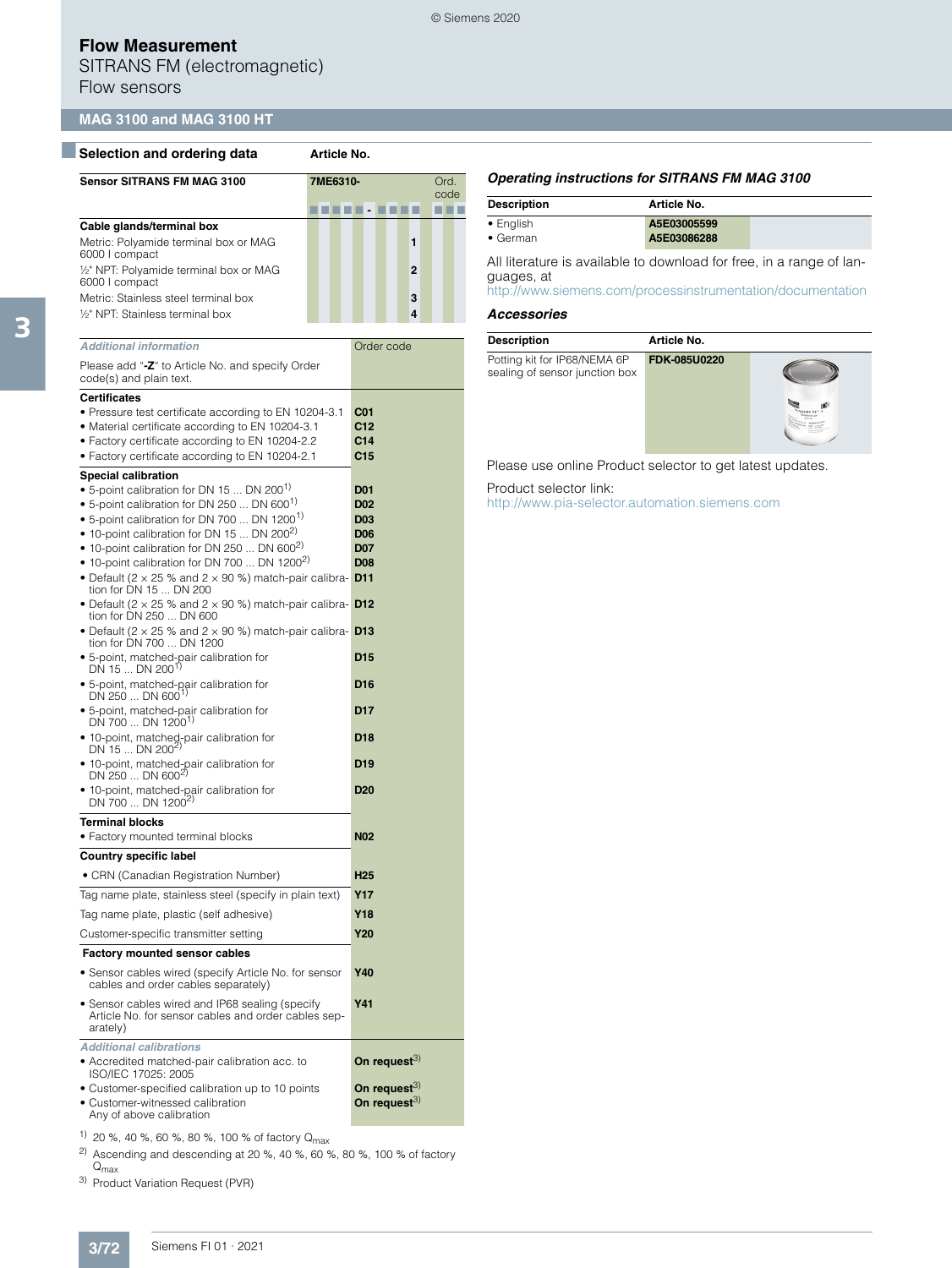SITRANS FM (electromagnetic) Flow sensors

## **MAG 3100 and MAG 3100 HT**

| Selection and ordering data                                              |                | Article No. |                |                |   |  |                                                                                                           |                        |  |
|--------------------------------------------------------------------------|----------------|-------------|----------------|----------------|---|--|-----------------------------------------------------------------------------------------------------------|------------------------|--|
| <b>Sensor SITRANS FM MAG 3100 HT</b><br>↗<br>(High Temperature)          | 7ME6320-       |             |                |                |   |  | <b>Sensor SITRANS FM MAG 3100 HT</b><br>(High Temperature)                                                | 7ME6320-               |  |
| 7 Click on the Article No. for the online                                |                |             |                |                |   |  | Communication                                                                                             |                        |  |
| configuration in the PIA Life Cycle Portal.                              |                |             |                |                |   |  | No communication, add-on possible                                                                         |                        |  |
| <b>Diameter</b>                                                          |                |             |                |                |   |  | <b>HART</b>                                                                                               |                        |  |
| DN 15 $(\frac{1}{2})$                                                    | 1 <sub>v</sub> |             |                |                |   |  | PROFIBUS PA Profile 3                                                                                     |                        |  |
| DN 25 (1")                                                               | 2D             |             |                |                |   |  | (only MAG 6000/MAG 6000 I)                                                                                |                        |  |
| DN 40 $(1\frac{1}{2})$                                                   | 2R             |             |                |                |   |  | PROFIBUS DP Profile 3<br>(only MAG 6000/MAG 6000 I)                                                       |                        |  |
| DN 50 $(2n)$                                                             | 2Y             |             |                |                |   |  | Modbus RTU/RS 485                                                                                         |                        |  |
| DN 65 (21/2")                                                            | 3F             |             |                |                |   |  | (only MAG 6000/MAG 6000 I)                                                                                |                        |  |
| DN 80 (3")                                                               | 3M             |             |                |                |   |  | <b>FOUNDATION Fieldbus H1</b>                                                                             |                        |  |
| DN 100 $(4n)$                                                            | 3T             |             |                |                |   |  | (only MAG 6000/MAG 6000 l)                                                                                |                        |  |
| DN 125 (5")                                                              | 4B             |             |                |                |   |  | Cable glands/terminal box                                                                                 |                        |  |
| DN 150 (6")                                                              | 4 H            |             |                |                |   |  | Metric: Polyamide terminal box                                                                            |                        |  |
| DN 200 (8")                                                              | 4 <sub>P</sub> |             |                |                |   |  | (max. 150 °C (302 °F)) or MAG 6000 I compact                                                              |                        |  |
| DN 250 (10")                                                             | 4V             |             |                |                |   |  | 1/2" NPT: Polyamide terminal box<br>(max. 150 °C (302 °F)) or MAG 6000 I compact                          |                        |  |
| DN 300 (12")                                                             | 5D             |             |                |                |   |  | Metric: Stainless steel terminal box                                                                      |                        |  |
| Flange norm and pressure rating                                          |                |             |                |                |   |  | 1/ <sub>2</sub> " NPT: Stainless steel terminal box                                                       |                        |  |
| EN 1092-1                                                                |                |             |                |                |   |  |                                                                                                           |                        |  |
| PN 10 (DN 200  300 (8"  12"))                                            |                | в           |                |                |   |  | <b>Additional information</b>                                                                             | Order code             |  |
| PN 16 (DN 65  300 (21/2"  12"))                                          |                | C           |                |                |   |  | Please add "-Z" to Article No. and specify Order<br>code(s) and plain text.                               |                        |  |
| PN 25 (DN 200  300 (8"  12"))                                            |                | E           |                |                |   |  |                                                                                                           |                        |  |
| PN 40 (DN 15  300 (1/2"  12"))                                           |                | F           |                |                |   |  | <b>Certificates</b>                                                                                       |                        |  |
| ANSI B16.5                                                               |                |             |                |                |   |  | · Pressure test certificate according to EN 10204-3.1<br>• Material certificate according to EN 10204-3.1 | C <sub>01</sub><br>C12 |  |
| Class 150 (1/2"  12")                                                    |                | J           |                |                |   |  | • Factory certificate according to EN 10204-2.2                                                           | C <sub>14</sub>        |  |
| Class 300 (1/2"  12")                                                    |                | ĸ           |                |                |   |  | . Factory certificate according to EN 10204-2.1                                                           | C15                    |  |
| AS                                                                       |                |             |                |                |   |  | <b>Terminal blocks</b>                                                                                    |                        |  |
| 2129, table E                                                            |                | M           |                |                |   |  | • Factory mounted terminal blocks                                                                         | <b>N02</b>             |  |
| <b>Flange material</b>                                                   |                |             |                |                |   |  | <b>Country specific label</b>                                                                             |                        |  |
| Carbon steel flanges ASTM A 105                                          |                |             | 1              |                |   |  | • CRN (Canadian Registration Number)                                                                      | H <sub>25</sub>        |  |
| Stainless steel flanges, AISI 304/1.4301                                 |                |             | $\overline{2}$ |                |   |  |                                                                                                           |                        |  |
| Stainless steel flanges and sensor body, AISI<br>316L/1.4404, polished   |                |             | 3              |                |   |  | Tag name made, stainless steel<br>(specify in plain text)                                                 | <b>Y17</b>             |  |
| Liner material                                                           |                |             |                |                |   |  | Tag name plate, plastic (self adhesive)                                                                   | Y18                    |  |
| PTFE (150 °C (302 °F))                                                   |                |             | $\overline{2}$ |                |   |  | Customer-specific transmitter setting                                                                     | Y <sub>20</sub>        |  |
| PTFE including type E protection rings                                   |                |             | 3              |                |   |  |                                                                                                           |                        |  |
| AISI 316/1.4436 (180 °C (356 °F))                                        |                |             |                |                |   |  | <b>Factory mounted sensor cables</b>                                                                      |                        |  |
| PFA (150 °C (302 °F)) (DN 15  150 (½"  6"))                              |                |             | 7              |                |   |  | • Sensor cables wired (specify Article No. for sensor<br>cables and order cables separately)              | <b>Y40</b>             |  |
| Electrode material                                                       |                |             |                |                |   |  |                                                                                                           | Y41                    |  |
| AISI 316Ti/1.4571 (not for PFA)                                          |                |             |                | 1              |   |  | • Sensor cables wired and IP68 sealing (specify<br>Article No. for sensor cables nd order cables sepa-    |                        |  |
| Hastelloy C276/2.4819 (PFA liner: Hastelloy                              |                |             |                | $\overline{2}$ |   |  | rately)                                                                                                   |                        |  |
| C22/2.4602)                                                              |                |             |                |                |   |  | <b>Additional calibrations</b>                                                                            |                        |  |
| Platinum                                                                 |                |             |                | 3<br>4         |   |  | • Matched-pair calibration                                                                                | On request             |  |
| Titanium (not for PFA)<br>Tantalum                                       |                |             |                | 5              |   |  | • Accredited matched-pair calibration acc. to<br>ISO/IEC 17025: 2005                                      | On request             |  |
| Hastelloy C22/2.4602 incl. grounding electrodes                          |                |             |                | 6              |   |  | • Customer-specified calibration up to 10 points                                                          | On request             |  |
| (only PFA)                                                               |                |             |                |                |   |  | • Customer-witnessed calibration                                                                          | On request             |  |
| Platinum incl. grounding electrodes (only PFA)                           |                |             |                | $\overline{7}$ |   |  | Any of above calibration                                                                                  |                        |  |
| Tantalum incl grounding electrodes (only PFA)                            |                |             |                | 8              |   |  | <sup>1)</sup> Product Variation Request (PVR).                                                            |                        |  |
| <b>Transmitter</b>                                                       |                |             |                |                |   |  |                                                                                                           |                        |  |
| Standard sensor for remote transmitter<br>(Order transmitter separately) |                |             |                |                | A |  |                                                                                                           |                        |  |
| Ex sensor for remote transmitter<br>(Order transmitter separately)       |                |             |                |                | в |  |                                                                                                           |                        |  |
| MAG 6000 I, Alu.18  90 V DC, 115  230 V AC                               |                |             |                |                | С |  |                                                                                                           |                        |  |
| MAG 6000 I, Alu. 18  30 V DC, Ex                                         |                |             |                |                | D |  |                                                                                                           |                        |  |
| MAG 6000 I, Alu. 115  230 V AC, Ex                                       |                |             |                |                | E |  |                                                                                                           |                        |  |
| MAG 6000, Polyamide, 11  30 V DC/11  24 V AC                             |                |             |                |                | н |  |                                                                                                           |                        |  |
| MAG 6000, Polyamide, 115  230 V AC                                       |                |             |                |                | J |  |                                                                                                           |                        |  |
| MAG 5000, Polyamide, 11  30 V DC/11  24 V AC                             |                |             |                |                | κ |  |                                                                                                           |                        |  |
| MAG 5000, Polyamide, 115  230 V AC                                       |                |             |                |                | L |  |                                                                                                           |                        |  |

| Sensor SITRANS FM MAG 3100 HT                                                                                     |     |                 |  | 7ME6320-           |  |  |   |                |  |  |  |  |  |  |  |
|-------------------------------------------------------------------------------------------------------------------|-----|-----------------|--|--------------------|--|--|---|----------------|--|--|--|--|--|--|--|
| (High Temperature)                                                                                                |     |                 |  | ----------         |  |  |   |                |  |  |  |  |  |  |  |
| Communication                                                                                                     |     |                 |  |                    |  |  |   |                |  |  |  |  |  |  |  |
| No communication, add-on possible                                                                                 |     |                 |  |                    |  |  | Α |                |  |  |  |  |  |  |  |
| HART                                                                                                              |     |                 |  |                    |  |  | в |                |  |  |  |  |  |  |  |
| PROFIBUS PA Profile 3<br>(only MAG 6000/MAG 6000 l)                                                               |     |                 |  |                    |  |  | F |                |  |  |  |  |  |  |  |
| PROFIBUS DP Profile 3                                                                                             |     |                 |  |                    |  |  | G |                |  |  |  |  |  |  |  |
| (only MAG 6000/MAG 6000 I)                                                                                        |     |                 |  |                    |  |  |   |                |  |  |  |  |  |  |  |
| Modbus RTU/RS 485<br>(only MAG 6000/MAG 6000 I)                                                                   |     |                 |  |                    |  |  | E |                |  |  |  |  |  |  |  |
| <b>FOUNDATION Fieldbus H1</b><br>(only MAG 6000/MAG 6000 I)                                                       |     |                 |  |                    |  |  | J |                |  |  |  |  |  |  |  |
| Cable glands/terminal box                                                                                         |     |                 |  |                    |  |  |   |                |  |  |  |  |  |  |  |
| Metric: Polyamide terminal box<br>(max. 150 °C (302 °F)) or MAG 6000 I compact                                    |     |                 |  |                    |  |  |   | 1              |  |  |  |  |  |  |  |
| 1/2" NPT: Polyamide terminal box<br>(max. 150 °C (302 °F)) or MAG 6000 I compact                                  |     |                 |  |                    |  |  |   | $\overline{2}$ |  |  |  |  |  |  |  |
| Metric: Stainless steel terminal box                                                                              |     |                 |  |                    |  |  |   | 3              |  |  |  |  |  |  |  |
| 1/2" NPT: Stainless steel terminal box                                                                            |     |                 |  |                    |  |  |   | 4              |  |  |  |  |  |  |  |
| <b>Additional information</b>                                                                                     |     |                 |  | Order code         |  |  |   |                |  |  |  |  |  |  |  |
| Please add "-Z" to Article No. and specify Order<br>code(s) and plain text.                                       |     |                 |  |                    |  |  |   |                |  |  |  |  |  |  |  |
| <b>Certificates</b>                                                                                               |     |                 |  |                    |  |  |   |                |  |  |  |  |  |  |  |
| • Pressure test certificate according to EN 10204-3.1                                                             |     | C01             |  |                    |  |  |   |                |  |  |  |  |  |  |  |
| • Material certificate according to EN 10204-3.1                                                                  |     | C12             |  |                    |  |  |   |                |  |  |  |  |  |  |  |
| • Factory certificate according to EN 10204-2.2                                                                   |     | C <sub>14</sub> |  |                    |  |  |   |                |  |  |  |  |  |  |  |
| . Factory certificate according to EN 10204-2.1                                                                   |     | C <sub>15</sub> |  |                    |  |  |   |                |  |  |  |  |  |  |  |
| <b>Terminal blocks</b>                                                                                            |     |                 |  |                    |  |  |   |                |  |  |  |  |  |  |  |
| • Factory mounted terminal blocks                                                                                 |     | <b>N02</b>      |  |                    |  |  |   |                |  |  |  |  |  |  |  |
| <b>Country specific label</b>                                                                                     |     |                 |  |                    |  |  |   |                |  |  |  |  |  |  |  |
| • CRN (Canadian Registration Number)                                                                              |     | H <sub>25</sub> |  |                    |  |  |   |                |  |  |  |  |  |  |  |
| Tag name made, stainless steel<br>(specify in plain text)                                                         |     | <b>Y17</b>      |  |                    |  |  |   |                |  |  |  |  |  |  |  |
| Tag name plate, plastic (self adhesive)                                                                           |     | Y <sub>18</sub> |  |                    |  |  |   |                |  |  |  |  |  |  |  |
| Customer-specific transmitter setting                                                                             |     | Y20             |  |                    |  |  |   |                |  |  |  |  |  |  |  |
| <b>Factory mounted sensor cables</b>                                                                              |     |                 |  |                    |  |  |   |                |  |  |  |  |  |  |  |
| • Sensor cables wired (specify Article No. for sensor<br>cables and order cables separately)                      |     | Y40             |  |                    |  |  |   |                |  |  |  |  |  |  |  |
| · Sensor cables wired and IP68 sealing (specify<br>Article No. for sensor cables nd order cables sepa-<br>rately) | Y41 |                 |  |                    |  |  |   |                |  |  |  |  |  |  |  |
| <b>Additional calibrations</b>                                                                                    |     |                 |  |                    |  |  |   |                |  |  |  |  |  |  |  |
| • Matched-pair calibration                                                                                        |     |                 |  | On request $^{1)}$ |  |  |   |                |  |  |  |  |  |  |  |
| • Accredited matched-pair calibration acc. to<br>ISO/IEC 17025: 2005                                              |     |                 |  | On request $^{1)}$ |  |  |   |                |  |  |  |  |  |  |  |
| • Customer-specified calibration up to 10 points                                                                  |     |                 |  | On request $^{1)}$ |  |  |   |                |  |  |  |  |  |  |  |
| • Customer-witnessed calibration                                                                                  |     |                 |  | On request $^{1)}$ |  |  |   |                |  |  |  |  |  |  |  |
| Any of above calibration                                                                                          |     |                 |  |                    |  |  |   |                |  |  |  |  |  |  |  |

Siemens FI 01 · 2021 **3/73**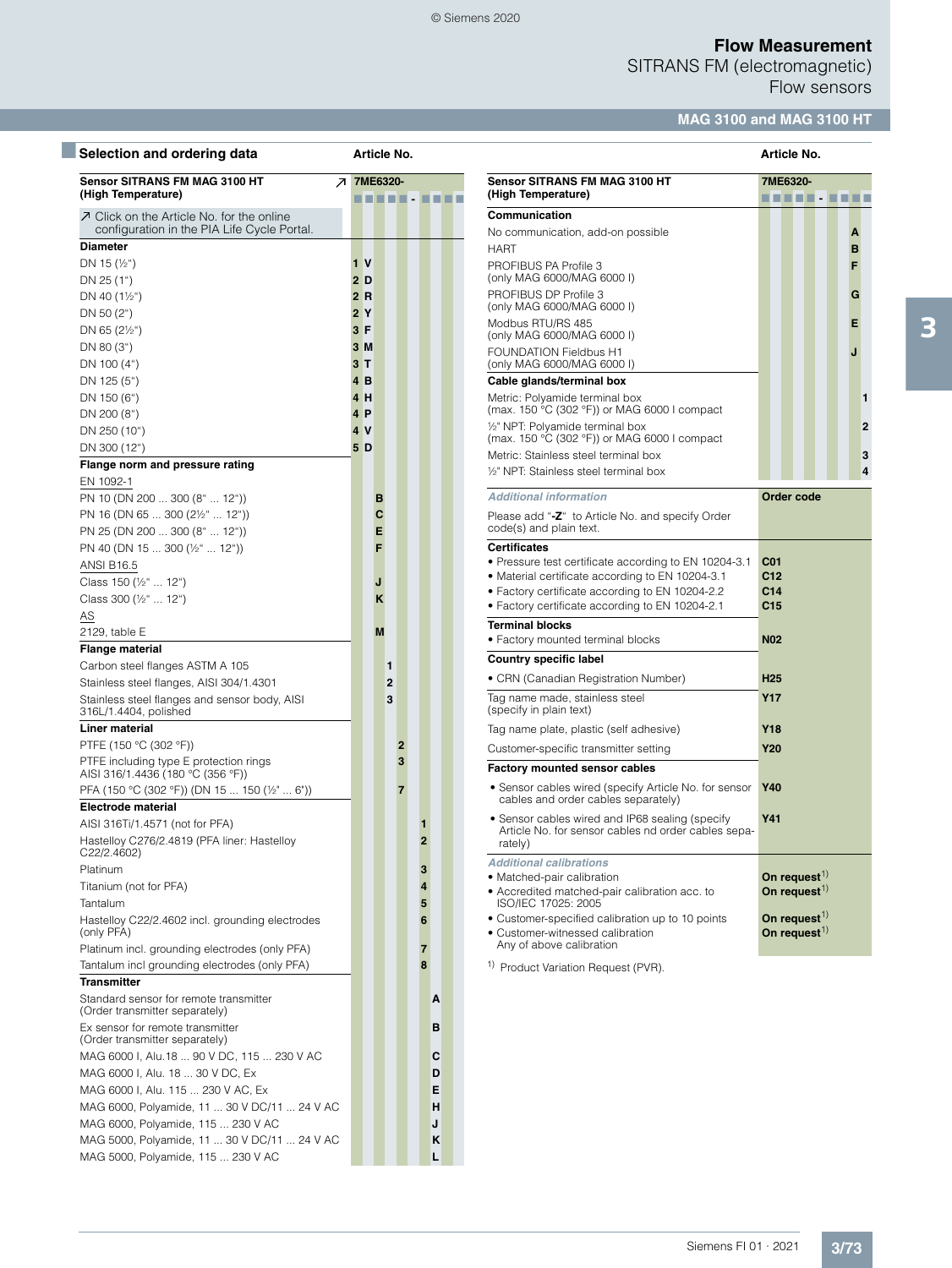SITRANS FM (electromagnetic) Flow sensors

### **MAG 3100 and MAG 3100 HT**

### **Belection and ordering data Article No.**

#### *Accessories for MAG 3100 and MAG 3100 HT sensor*

- *Grounding and protection ring Type C (Stainless steel)***1)**
- Material AISI 304
- For all liners except PTFE and PFA
- 1 pc.



| <b>Size</b>   | Nominale pressure |              |              |              |              |                 |
|---------------|-------------------|--------------|--------------|--------------|--------------|-----------------|
| <b>DN</b>     | <b>PN6</b>        | <b>PN 10</b> | <b>PN 16</b> | <b>PN 25</b> | <b>PN 40</b> | AS 2129 Table E |
|               | Article No.       | Article No.  | Article No.  | Article No.  | Article No.  | Article No.     |
| <b>DN 25</b>  |                   |              |              |              | FDK:083N8361 | FDK:083N8361    |
| <b>DN 40</b>  |                   |              |              |              | FDK:083N8362 | FDK:083N8362    |
| <b>DN 50</b>  |                   |              |              |              | FDK:083N8344 | FDK:083N8344    |
| <b>DN 65</b>  | FDK:083N8345      |              | FDK:083N8345 |              | FDK:083N8345 | FDK:083N8346    |
| <b>DN 80</b>  | FDK:083N8347      |              | FDK:083N8347 |              | FDK:083N8347 | FDK:083N8347    |
| <b>DN 100</b> | FDK:083N8070      |              | FDK:083N8025 |              | FDK:083N8025 | FDK:083N8025    |
| <b>DN 125</b> | FDK:083N8071      |              | FDK:083N8071 |              | FDK:083N8071 | FDK:083N8071    |
| <b>DN 150</b> | FDK:083N8072      |              | FDK:083N8008 |              | FDK:083N8073 | FDK:083N8008    |
| <b>DN 200</b> | FDK:083N8074      | FDK:083N8011 | FDK:083N8011 | FDK:083N8011 | FDK:083N8075 | FDK:083N8011    |
| <b>DN 250</b> | FDK:083N8078      | FDK:083N8013 | FDK:083N8013 | FDK:083N8013 | FDK:083N8079 | FDK:083N8013    |
| <b>DN 300</b> | FDK:083N8080      | FDK:083N8012 | FDK:083N8012 | FDK:083N8081 | FDK:083N8082 | FDK:083N8012    |
| <b>DN 350</b> | FDK:083N8083      | FDK:083N8039 | FDK:083N8039 | FDK:083N8084 | FDK:083N8085 | FDK:083N8039    |
| <b>DN 400</b> | FDK:083N8099      | FDK:083N8100 | FDK:083N8100 | FDK:083N8101 | FDK:083N8102 | FDK:083N8100    |
| <b>DN 450</b> | FDK:083N8103      | FDK:083N8103 | FDK:083N8104 | FDK:083N8104 | FDK:083N8105 | FDK:083N8104    |
| <b>DN 500</b> | FDK:083N8107      | FDK:083N8107 | FDK:083N8108 | FDK:083N8108 | FDK:083N8109 | FDK:083N8108    |
| <b>DN 600</b> | FDK:083N8111      | FDK:083N8111 | FDK:083N8112 | FDK:083N8112 |              | FDK:083N8113    |
| <b>DN 700</b> | FDK:083N8300      | FDK:083N8294 | FDK:083N8294 |              |              | FDK:083N8372    |
| <b>DN 750</b> |                   |              |              |              |              |                 |
| <b>DN 800</b> | FDK:083N8303      | FDK:083N8304 | FDK:083N8304 |              |              | FDK:083N8373    |
| DN 900        | FDK:083N8306      | FDK:083N8307 | FDK:083N8307 |              |              | FDK:083N8396    |
| DN 1000       | FDK:083N8309      | FDK:083N8310 | FDK:083N8310 |              |              | FDK:083N8397    |
| DN 1100       |                   | FDK:083N8367 | FDK:083N8367 |              |              | FDK:083N8367    |
| DN 1200       | FDK:083N8312      | FDK:083N8313 | FDK:083N8313 |              |              | FDK:083N8398    |
| DN 1400       | FDK:083N8467      | FDK:083N8468 | FDK:083N8469 |              |              |                 |
| DN 1500       | FDK:083N8471      | FDK:083N8472 | FDK:083N8473 |              |              |                 |
| DN 1600       | FDK:083N8475      | FDK:083N8476 | FDK:083N8477 |              |              |                 |
| DN 1800       | FDK:083N8479      | FDK:083N8480 | FDK:083N8481 |              |              |                 |
| DN 2000       | FDK:083N8483      | FDK:083N8484 | FDK:083N8485 |              |              |                 |

© Siemens 2020

 $1)$  Also for MAG 5100 W (7ME6520 > DN 300/12 inch and 7ME6580).

| <b>Size</b>      | <b>ANSI</b> |                           |                           |                           | <b>Size</b>  | <b>AWWA C-207</b>   |
|------------------|-------------|---------------------------|---------------------------|---------------------------|--------------|---------------------|
| Inch             | Class 150   | Class 300                 | <b>JIS K10</b>            | <b>JIS K20</b>            | Inch         |                     |
|                  | Article No. | Article No.               | Article No.               | Article No.               |              | Article No.         |
| 1"               |             | FDK:083N8361 FDK:083N8361 | FDK:083N8361              | FDK:083N8361              | 28"          | FDK:083N8302        |
| $1\frac{1}{2}$ " |             | FDK:083N8362 FDK:083N8362 |                           | FDK:083N8362 FDK:083N8362 | 30"          | FDK:083N8366        |
| $2^{\circ}$      |             | FDK:083N8344 FDK:083N8344 | FDK:083N8344              | FDK:083N8344              | 32"          | FDK:083N8305        |
| $2\frac{1}{2}$ " |             | FDK:083N8345 FDK:083N8345 | <b>FDK:083N8345</b>       | <b>FDK:083N8345</b>       | 36"          | FDK:083N8308        |
| 3"               |             | FDK:083N8347 FDK:083N8347 | FDK:083N8347              | FDK:083N8347              | $40^{\circ}$ | FDK:083N8311        |
| 4 <sup>"</sup>   |             | FDK:083N8025 FDK:083N8025 | FDK:083N8070              | <b>FDK:083N8025</b>       | 42"          | FDK:083N8394        |
| 5"               |             | FDK:083N8071 FDK:083N8071 | FDK:083N8071              | FDK:083N8071              | 44"          | FDK:083N8395        |
| 6"               |             | FDK:083N8008 FDK:083N8073 |                           | FDK:083N8008 FDK:083N8008 | 48"          | FDK:083N8314        |
| 8"               |             | FDK:083N8011 FDK:083N8076 | FDK:083N8011              | FDK:083N8011              | 54"          | <b>FDK:083N8470</b> |
| $10^{\circ}$     |             | FDK:083N8013 FDK:083N8079 |                           | FDK:083N8013 FDK:083N8079 | 60"          | FDK:083N8474        |
| 12"              |             | FDK:083N8012 FDK:083N8082 | FDK:083N8012 FDK:083N8081 |                           | 66"          | <b>FDK:083N8478</b> |
| 14"              |             | FDK:083N8039 FDK:083N8085 | FDK:083N8083              | FDK:083N8039              | 72°          | FDK:083N8482        |
| 16 <sup>th</sup> |             | FDK:083N8100 FDK:083N8102 | <b>FDK:083N8100</b>       | FDK:083N8101              | 78"          | FDK:083N8486        |
| 18°              |             | FDK:083N8104 FDK:083N8106 | FDK:083N8103              | FDK:083N8104              |              |                     |
| $20^{\circ}$     |             | FDK:083N8107 FDK:083N8110 | <b>FDK:083N8107</b>       | FDK:083N8108              |              |                     |
| 24"              |             | FDK:083N8113 FDK:083N8114 | FDK:083N8111 FDK:083N8112 |                           |              |                     |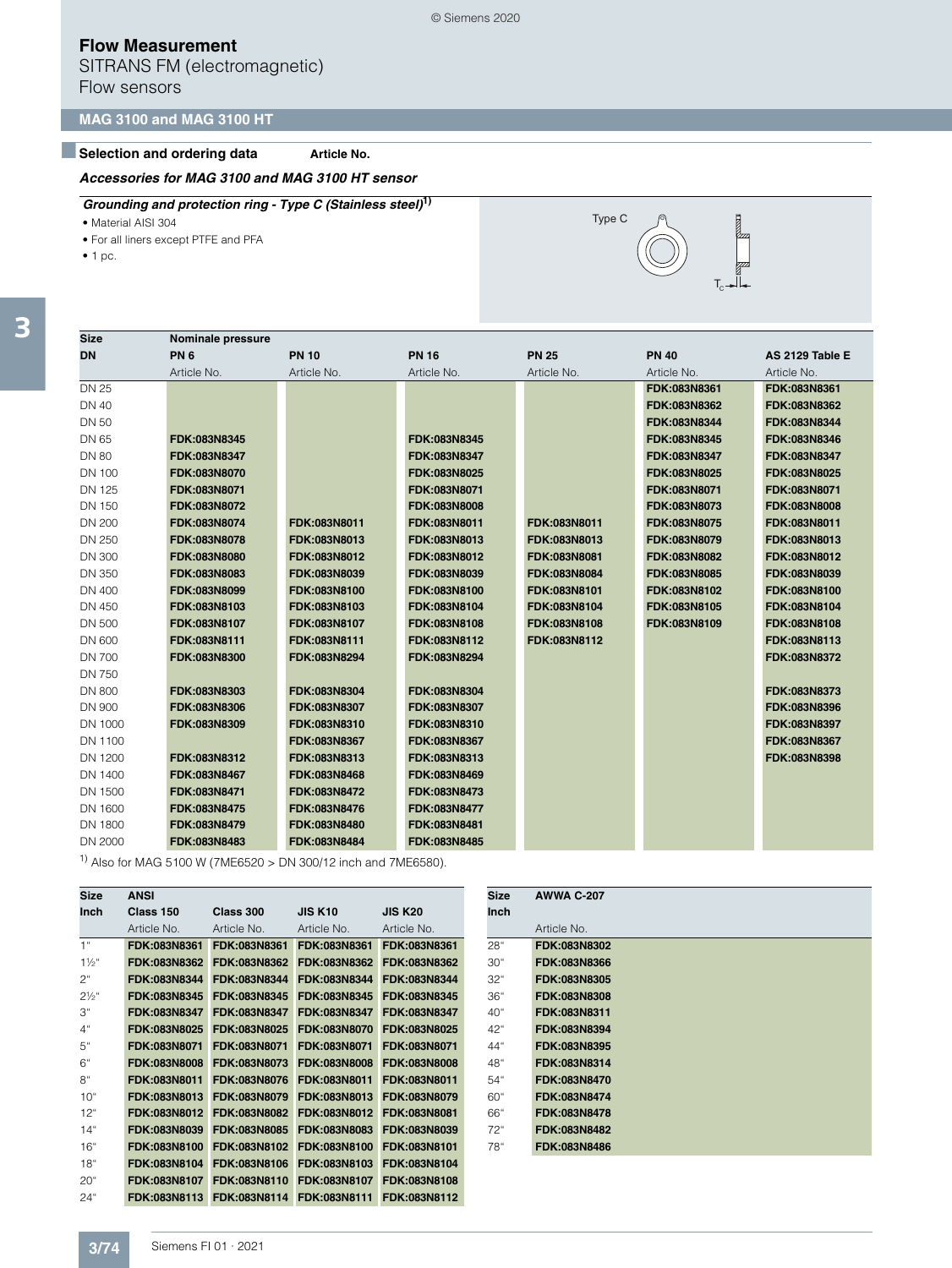SITRANS FM (electromagnetic) Flow sensors

**MAG 3100 and MAG 3100 HT**

# **Belection and ordering data** (continued)

*Grunding and protection ring - Type E (Stainless steel)*

• Material: AISI 316

• For all PTFE liners

• 1 pc. incl. straps and screws

#### **Note:**

For MAG 3100 HT High temperature version 7ME6320... for PTFE 180 °C (356 °C) versions - grounding ring type E is included and factory mounted.



| Size          | Nominale pressure |              |              |              |              |                 |
|---------------|-------------------|--------------|--------------|--------------|--------------|-----------------|
| <b>DN</b>     | <b>PN6</b>        | <b>PN 10</b> | <b>PN 16</b> | <b>PN 25</b> | <b>PN 40</b> | AS2129, Table E |
|               | Article No.       | Article No.  | Article No.  | Article No.  | Article No.  | Article No.     |
| <b>DN 15</b>  |                   |              |              |              | FDK:083N8365 | FDK:083N8365    |
| <b>DN 25</b>  |                   |              |              |              | FDK:083N8271 | FDK:083N8272    |
| <b>DN 40</b>  |                   |              |              |              | FDK:083N8278 | FDK:083N8280    |
| <b>DN 50</b>  |                   |              |              |              | FDK:083N8282 | FDK:083N8281    |
| DN 65         | FDK:083N8284      |              | FDK:083N8285 |              | FDK:083N8286 | FDK:083N8284    |
| <b>DN 80</b>  | FDK:083N8288      |              | FDK:083N8289 |              | FDK:083N8290 | FDK:083N8293    |
| DN 100        | FDK:083N8116      |              | FDK:083N8117 |              | FDK:083N8118 | FDK:083N8117    |
| <b>DN 125</b> | FDK:083N8120      |              | FDK:083N8121 |              | FDK:083N8122 | FDK:083N8121    |
| <b>DN 150</b> | FDK:083N8124      |              | FDK:083N8125 |              | FDK:083N8126 | FDK:083N8128    |
| <b>DN 200</b> | FDK:083N8129      | FDK:083N8130 | FDK:083N8130 | FDK:083N8131 | FDK:083N8132 | FDK:083N8134    |
| <b>DN 250</b> | FDK:083N8135      | FDK:083N8136 | FDK:083N8137 | FDK:083N8138 | FDK:083N8139 | FDK:083N8143    |
| <b>DN 300</b> | FDK:083N8144      | FDK:083N8144 | FDK:083N8145 | FDK:083N8146 | FDK:083N8147 | FDK:083N8151    |
| <b>DN 350</b> | FDK:083N8152      | FDK:083N8153 | FDK:083N8154 | FDK:083N8155 | FDK:083N8156 | FDK:083N8153    |
| <b>DN 400</b> | FDK:083N8160      | FDK:083N8161 | FDK:083N8162 | FDK:083N8163 | FDK:083N8164 | FDK:083N8161    |
| DN 450        | FDK:083N8168      | FDK:083N8169 | FDK:083N8170 | FDK:083N8171 | FDK:083N8172 | FDK:083N8176    |
| <b>DN 500</b> | FDK:083N8177      | FDK:083N8178 | FDK:083N8179 | FDK:083N8180 | FDK:083N8181 | FDK:083N8185    |
| DN 600        | FDK:083N8186      | FDK:083N8187 | FDK:083N8188 | FDK:083N8189 |              | A5E32710253     |

| <b>Size</b>      | <b>ANSI</b>  |              |                |                |
|------------------|--------------|--------------|----------------|----------------|
| Inch             | Class 150    | Class 300    | <b>JIS K10</b> | <b>JIS K20</b> |
|                  | Article No.  | Article No.  | Article No.    | Article No.    |
| $\frac{1}{2}$ "  | FDK:083N8365 | FDK:083N8365 |                |                |
| 1 <sup>u</sup>   | FDK:083N8272 | FDK:083N8272 | FDK:083N8271   | FDK:083N8271   |
| $1\frac{1}{2}$ " | FDK:083N8279 | FDK:083N8279 | FDK:083N8278   | FDK:083N8278   |
| $2^{\circ}$      | FDK:083N8283 | FDK:083N8283 | FDK:083N8282   | FDK:083N8282   |
| $2\frac{1}{2}$ " | FDK:083N8287 | FDK:083N8287 | FDK:083N8285   | FDK:083N8285   |
| 3"               | FDK:083N8291 | FDK:083N8292 | FDK:083N8288   | FDK:083N8289   |
| 4 <sup>ii</sup>  | FDK:083N8118 | FDK:083N8119 | FDK:083N8116   | FDK:083N8117   |
| 5"               | FDK:083N8122 | FDK:083N8123 | FDK:083N8121   | FDK:083N8122   |
| 6"               | FDK:083N8126 | FDK:083N8127 | FDK:083N8125   | FDK:083N8126   |
| 8"               | FDK:083N8370 | FDK:083N8133 | FDK:083N8130   | FDK:083N8370   |
| 10 <sup>4</sup>  | FDK:083N8140 | FDK:083N8141 | FDK:083N8137   | FDK:083N8139   |
| 12 <sup>°</sup>  | FDK:083N8148 | FDK:083N8149 | FDK:083N8144   | FDK:083N8146   |
| 14 <sup>°</sup>  | FDK:083N8157 | FDK:083N8158 | FDK:083N8152   | FDK:083N8154   |
| 16°              | FDK:083N8165 | FDK:083N8166 | FDK:083N8160   | FDK:083N8165   |
| 18 <sup>°</sup>  | FDK:083N8173 | FDK:083N8174 | FDK:083N8169   | FDK:083N8171   |
| $20^{\circ}$     | FDK:083N8182 | FDK:083N8183 | FDK:083N8178   | FDK:083N8180   |
| $24^{\circ}$     | FDK:083N8190 | FDK:083N8191 | A5E32709738    | A5E32710253    |

Note:

For use as protection ring order 2 pcs. For use as grounding ring order 1 pc.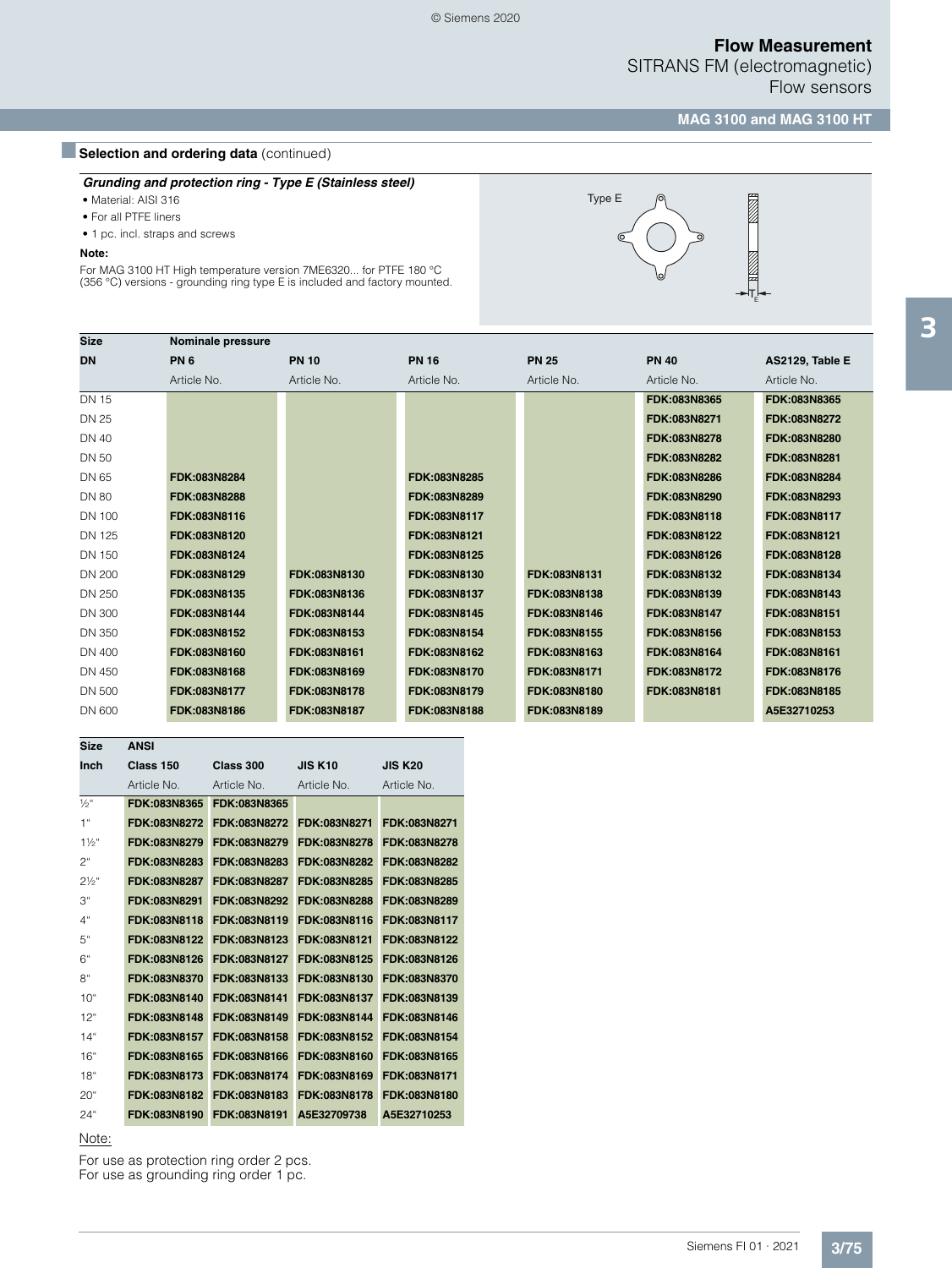SITRANS FM (electromagnetic) Flow sensors

### **MAG 3100 and MAG 3100 HT**

### **Selection and ordering data Article No.**

- Material: Hastelloy C276
- For all PTFE liners
- 1 pc. incl. straps and screws



| <b>Size</b>  | Nominale pressure          |              |              | <b>Size</b>      | <b>ANSI</b>  |              |
|--------------|----------------------------|--------------|--------------|------------------|--------------|--------------|
| <b>DN</b>    | <b>PN6</b><br><b>PN 16</b> |              | <b>PN 40</b> | Inch             | Class 150    | Class 300    |
|              | Article No.                | Article No.  | Article No.  |                  | Article No.  | Article No.  |
| <b>DN 15</b> |                            |              | FDK:083N8487 | $\frac{1}{2}$ "  | FDK:083N8487 | FDK:083N8487 |
| DN 25        |                            |              | FDK:083N8488 |                  | FDK:083N8489 | FDK:083N8489 |
| DN 40        |                            |              | FDK:083N8490 | $1\frac{1}{2}$ " | FDK:083N8491 | FDK:083N8491 |
| DN 50        |                            |              | FDK:083N8492 | $2^{\circ}$      | FDK:083N8493 | FDK:083N8493 |
| DN 65        | FDK:083N8494               | FDK:083N8495 | FDK:083N8496 | $2\frac{1}{2}$ " | FDK:083N8497 | FDK:083N8497 |
| <b>DN 80</b> | FDK:083N8498               | FDK:083N8499 | FDK:083N8500 | 3 <sup>°</sup>   | FDK:083N8501 | FDK:083N8502 |
| DN 100       | FDK:083N8503               | FDK:083N8504 | FDK:083N8505 | 4 <sup>"</sup>   | FDK:083N8506 | FDK:083N8507 |

1) Also for MAG 5100 W (7ME6580).

### *Grounding ring - Type Flat ring (Stainless steel)*

• Material: AISI 316

• For all liners (PTFE max. 150 °C (302 °F))

• 1 pc. incl. straps and screws



 $T_F$  = 2 mm (0.08 inch)

| <b>Size</b>   | Nominale pressure |              |              | <b>Size</b>      | <b>ANSI</b> |             |
|---------------|-------------------|--------------|--------------|------------------|-------------|-------------|
| <b>DN</b>     | <b>PN 10</b>      | <b>PN 16</b> | <b>PN 40</b> | <b>Inch</b>      | Class 150   | Class 300   |
|               | Article No.       | Article No.  | Article No.  |                  | Article No. | Article No. |
| <b>DN 15</b>  |                   |              | A5E01191968  | $\frac{1}{2}$ "  | A5E01191969 |             |
| <b>DN 25</b>  |                   |              | A5E01150880  | 1 <sup>u</sup>   | A5E01150022 | A5E01150378 |
| DN 40         |                   |              | A5E01191952  | $1\frac{1}{2}$ " | A5E01191961 |             |
| DN 50         |                   | A5E01192006  | A5E01150918  | $2^{\circ}$      | A5E01151121 | A5E01151194 |
| DN 65         |                   | A5E01191940  | A5E01191954  | $2\frac{1}{2}$ " | A5E01191962 |             |
| <b>DN 80</b>  |                   | A5E01152876  | A5E01152876  | 3 <sup>°</sup>   | A5E01152910 | A5E01153422 |
| <b>DN 100</b> |                   | A5E01158875  | A5E01159072  | 4 <sup>"</sup>   | A5E01159146 | A5E01159628 |
| <b>DN 125</b> |                   | A5E01191941  | A5E01191956  | 5"               | A5E01191963 |             |
| <b>DN 150</b> |                   | A5E01191943  | A5E01191957  | 6"               | A5E01191964 |             |
| <b>DN 200</b> | A5E01191951       | A5E01191944  | A5E01191958  | 8 <sup>th</sup>  | A5E01191965 |             |
| DN 250        | A5E01191950       | A5E01191946  | A5E01191959  | 10 <sup>°</sup>  | A5E01191966 |             |
| <b>DN 300</b> | A5E01191949       | A5E01191947  | A5E01191960  | 12"              | A5E01191967 |             |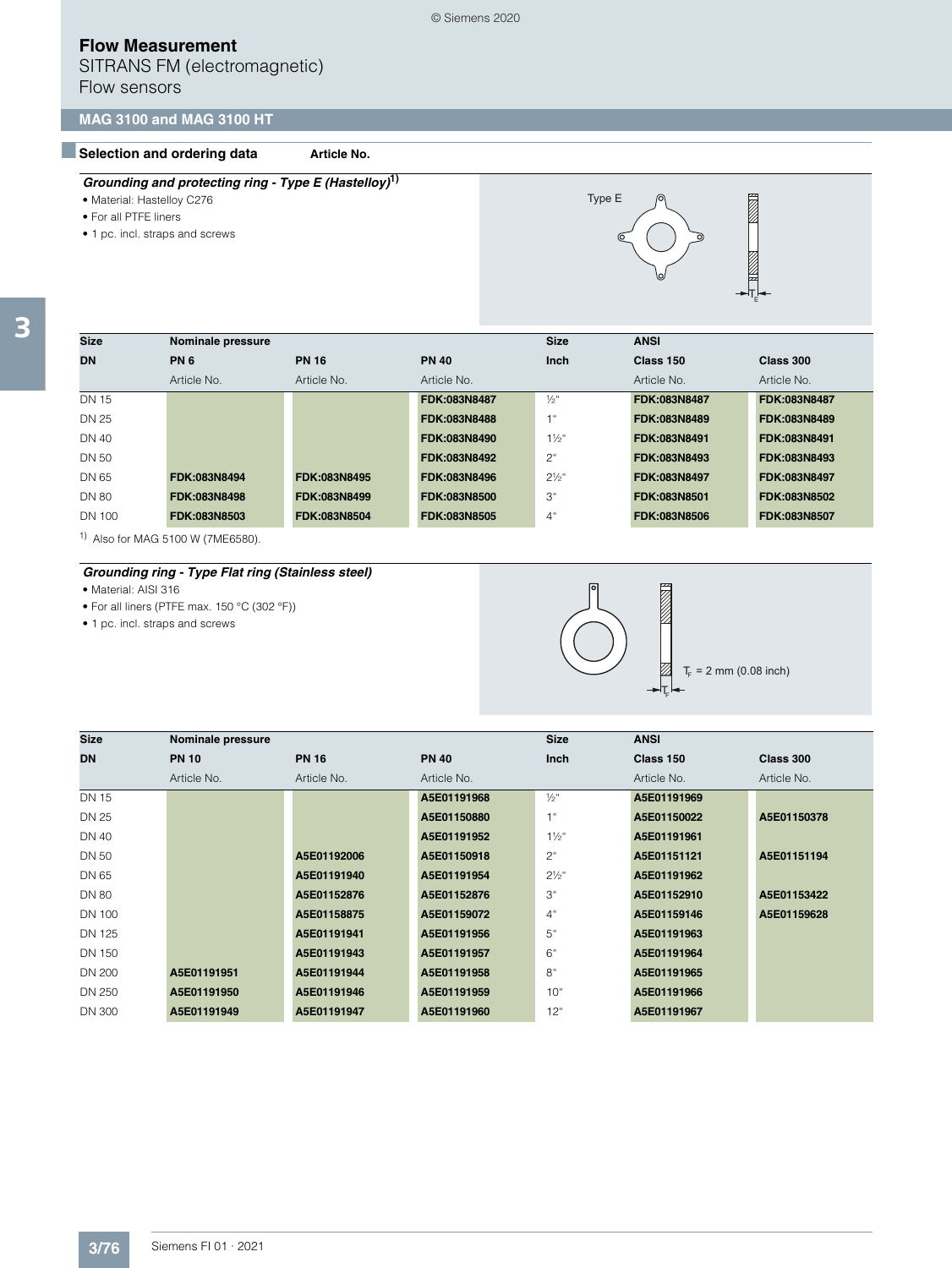SITRANS FM (electromagnetic) Flow sensors

## **MAG 3100 and MAG 3100 HT**

# **Belection and ordering data** (continued)

### *Grounding ring - Type Flat ring (Hastelloy)*

• Material: Hastelloy C276

- For all liners (PTFE max. 150 °C (302 °F))
- 1 pc. incl. straps and screws



 $T_F$  = 2 mm (0.08 inch)

| <b>Size</b>   | Nominale pressure |              |              | <b>Size</b>      | <b>ANSI</b> |             |  |  |
|---------------|-------------------|--------------|--------------|------------------|-------------|-------------|--|--|
| <b>DN</b>     | <b>PN 6</b>       | <b>PN 16</b> | <b>PN 40</b> | <b>Inch</b>      | Class 150   | Class 300   |  |  |
|               | Article No.       | Article No.  | Article No.  |                  | Article No. | Article No. |  |  |
| <b>DN 15</b>  |                   |              | A5E01191981  | $\frac{1}{2}$ "  | A5E01191989 |             |  |  |
| <b>DN 25</b>  |                   |              | A5E01150882  | 1 <sup>ii</sup>  | A5E01150028 | A5E01150379 |  |  |
| DN 40         |                   |              | A5E01191982  | $1\frac{1}{2}$ " | A5E01191990 |             |  |  |
| DN 50         |                   |              | A5E01150922  | 2 <sup>"</sup>   | A5E01151124 | A5E01151197 |  |  |
| DN 65         |                   | A5E01191971  | A5E01191983  | $2\frac{1}{2}$ " | A5E01191991 |             |  |  |
| <b>DN 80</b>  |                   | A5E01152889  | A5E01152889  | З"               | A5E01152913 | A5E01153424 |  |  |
| DN 100        |                   | A5E01158886  | A5E01159074  | 4"               | A5E01159150 | A5E01159629 |  |  |
| DN 125        |                   | A5E01191973  | A5E01191984  | 5"               | A5E01191992 |             |  |  |
| DN 150        |                   | A5E01191974  | A5E01191985  | 6"               | A5E01191993 |             |  |  |
| <b>DN 200</b> | A5E01191978       | A5E01191975  | A5E01191986  | 8"               | A5E01191994 |             |  |  |
| DN 250        | A5E01191979       | A5E01191976  | A5E01191987  | 10 <sup>"</sup>  | A5E01191995 |             |  |  |
| DN 300        | A5E01191980       | A5E01191977  | A5E01191988  | 12°              | A5E01191996 |             |  |  |

### *Grounding ring - Type Flat ring (Tantalum)*

• Material: Tantalum

• For all liners (PTFE max. 150 °C (302 °F))

• 1 pc. incl. straps and screws



| <b>Size</b>  | Nominale pressure |              | <b>Size</b>      | <b>ANSI</b> |             |
|--------------|-------------------|--------------|------------------|-------------|-------------|
| <b>DN</b>    | <b>PN 16</b>      | <b>PN 40</b> | <b>Inch</b>      | Class 150   | Class 300   |
|              | Article No.       | Article No.  |                  | Article No. | Article No. |
| <b>DN 15</b> |                   | A5E01192007  | $\frac{1}{2}$ "  | A5E01192010 |             |
| DN 25        |                   | A5E01150883  | $-111$           | A5E01150030 | A5E01150381 |
| DN 40        |                   | A5E01192008  | $1\frac{1}{2}$ " | A5E01192011 |             |
| DN 50        |                   | A5E01150926  | 2 <sup>u</sup>   | A5E01151129 | A5E01151199 |
| DN 65        | A5E01192005       | A5E01192009  | $2\frac{1}{2}$ " | A5E01192012 |             |
| DN 80        | A5E01152890       | A5E01152890  | 3"               | A5E01152916 | A5E01153427 |
| DN 100       | A5E01158891       | A5E01159076  | 4"               | A5E01159156 | A5E01159631 |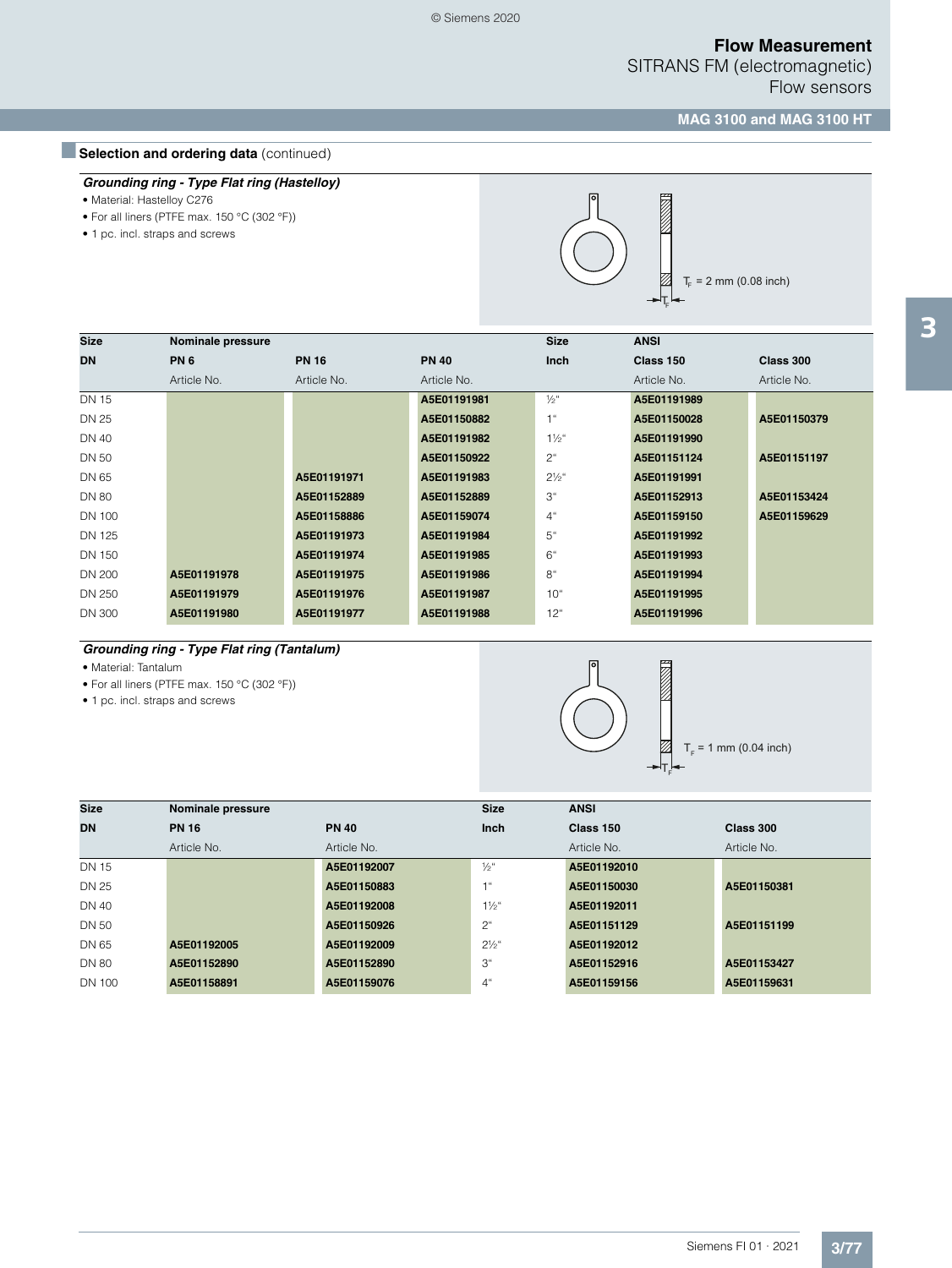SITRANS FM (electromagnetic) Flow sensors

## **MAG 3100 and MAG 3100 HT**

### ■**Dimensional drawings**

### *MAG 3100 and MAG 3100 HT sensor with compact or remote transmitter*



Dimensions in mm (inch)

Metric

| <b>DN</b> | $A^{1}$ | $A_1$ | A <sub>2</sub> | B               | $D_1$ | (2)3)         |                              |                          |                          |                          |                          |                        |                          |
|-----------|---------|-------|----------------|-----------------|-------|---------------|------------------------------|--------------------------|--------------------------|--------------------------|--------------------------|------------------------|--------------------------|
|           |         |       |                |                 |       | EN 1092-1-201 |                              |                          |                          |                          |                          | <b>ANSI 16.5</b>       |                          |
|           |         |       |                |                 |       | PN 6, 10      | PN 16/PN 16 PN 25<br>non-PED |                          | <b>PN 40</b>             | <b>PN63</b>              | <b>PN 100</b>            | Class 150              | Class 300                |
| [mm]      | [mm]    | [mm]  | [mm]           | [mm]            | [mm]  | [mm]          | [mm]                         | [mm]                     | [mm]                     | [mm]                     | [mm]                     | $\mathsf{m}\mathsf{m}$ | [mm]                     |
| 15        | 187     | 341   | 338            | 59              | 104   |               | $\overline{\phantom{m}}$     |                          | 200                      |                          |                          | 200                    | 200                      |
| 25        | 187     | 341   | 338            | 59              | 104   |               | $\overline{\phantom{a}}$     | $\overline{\phantom{a}}$ | 200                      | $\overline{\phantom{a}}$ | 260                      | 200                    | 200                      |
| 40        | 197     | 351   | 348            | 82              | 124   |               | $\overline{a}$               | $\overline{a}$           | 200                      | $\mathcal{L}$            | 280                      | 200                    | 200                      |
| 50        | 205     | 359   | 356            | 72              | 139   |               | $\overline{a}$               | $\overline{a}$           | 200                      | 276                      | 300                      | 200                    | 200                      |
| 65        | 212     | 366   | 363            | 72              | 154   | 200           | $200/-$                      | $\overline{a}$           | 200                      | 320                      | 350                      | 200                    | 272                      |
| 80        | 222     | 376   | 373            | $\overline{72}$ | 174   | 200           | $200/-$                      | $\overline{a}$           | $272^{4}$                | 323                      | 340                      | $272^{4}$              | $272^{4}$                |
| 100       | 242     | 396   | 393            | 85              | 214   | 250           | $250/-$                      | $\overline{a}$           | 250                      | 380                      | 400                      | 250                    | 310                      |
| 125       | 255     | 409   | 406            | 85              | 239   | 250           | $250/-$                      | $\overline{\phantom{a}}$ | 250                      | 420                      | 450                      | 250                    | 335                      |
| 150       | 276     | 430   | 427            | 85              | 282   | 300           | $300/-$                      |                          | 300                      | 415                      | 450                      | 300                    | 300                      |
| 200       | 304     | 458   | 455            | 137             | 338   | 350           | $350/-$                      | 350                      | 350                      | 480                      | 530                      | 350                    | 350                      |
| 250       | 332     | 486   | 483            | 157             | 393   | 450           | $450/-$                      | 450                      | 450                      | 550                      | 620                      | 450                    | 450                      |
| 300       | 357     | 511   | 508            | 157             | 444   | 500           | $500/-$                      | 500                      | 500                      | 600                      | 680                      | 500                    | 500                      |
| 350       | 362     | 516   | 513            | 270             | 451   | 550           | 550/                         | 550                      | 550                      | $\overline{\phantom{a}}$ |                          | 550                    | 550                      |
| 400       | 387     | 541   | 538            | 270             | 502   | 600           | $600/-$                      | 600                      | 600                      | $\overline{\phantom{a}}$ | $\overline{\phantom{0}}$ | 600                    | 600                      |
| 450       | 418     | 572   | 569            | 310             | 563   | 600           | $600/-$                      | 600                      | 600                      | $\mathcal{L}$            | $\frac{1}{2}$            | 600                    | 640                      |
| 500       | 443     | 597   | 594            | 350             | 614   | 600           | $600/-$                      | 625                      | 680                      | $\sim$                   | $\overline{\phantom{m}}$ | 600                    | 730                      |
| 600       | 494     | 648   | 645            | 320             | 715   | 600           | $600/-$                      | 750                      | 800                      | $\overline{\phantom{a}}$ | $\overline{\phantom{m}}$ | 600                    | 860                      |
| 700       | 544     | 698   | 695            | 450             | 816   | 700           | 875/700                      | 800                      | $\overline{a}$           | $\overline{a}$           |                          | 800                    | $\overline{a}$           |
| 750       | 571     | 725   | 722            | 556             | 869   |               | $-/-$                        | $\overline{\phantom{a}}$ | $\overline{\phantom{a}}$ | $\overline{\phantom{a}}$ | $\overline{\phantom{a}}$ | 950                    | $\overline{\phantom{a}}$ |
| 800       | 606     | 760   | 757            | 560             | 927   | 800           | 1000/800                     | 900                      | $\overline{\phantom{a}}$ | $\overline{a}$           | $\overline{a}$           | 900                    | $\overline{a}$           |
| 900       | 653     | 807   | 804            | 630             | 1032  | 900           | 1125/900                     | 1000                     | $\overline{\phantom{a}}$ | $\overline{\phantom{a}}$ | $\overline{\phantom{a}}$ | 1100                   | $\overline{\phantom{a}}$ |
| 1000      | 704     | 858   | 855            | 670             | 1136  | 1000          | 1250/1000                    | 1100                     | $\overline{\phantom{a}}$ | $\overline{a}$           | $\overline{a}$           | 1100                   | $\overline{a}$           |
| 1050      | 704     | 858   | 855            | 670             | 1136  |               | $-/-$                        | $\overline{\phantom{a}}$ | $\overline{\phantom{a}}$ | $\overline{\phantom{a}}$ | $\overline{\phantom{m}}$ |                        | $\overline{\phantom{a}}$ |
| 1100      | 755     | 904   | 901            | 770             | 1238  |               | $-/-$                        | $\mathcal{L}$            | $\overline{a}$           | $\overline{a}$           |                          |                        | $\overline{a}$           |
| 1200      | 810     | 964   | 961            | 792             | 1348  | 1200          | 1500/1200                    | 1300                     | $\overline{a}$           | $\overline{a}$           | $\overline{a}$           | 1400                   | $\overline{a}$           |
| 1400      | 925     | 1079  | 1076           | 1000            | 1574  | 1400          | $-11400$                     | $\sim$                   | $\overline{\phantom{a}}$ | $\overline{\phantom{a}}$ | $\overline{\phantom{m}}$ |                        | $\overline{a}$           |
| 1500      | 972     | 1126  | 1123           | 1020            | 1672  | 1500          | $-11500$                     | $\overline{a}$           | $\overline{a}$           | $\overline{a}$           |                          |                        |                          |
| 1600      | 1025    | 1179  | 1176           | 1130            | 1774  | 1600          | $-11600$                     | $\overline{a}$           | $\overline{\phantom{a}}$ | $\overline{a}$           | ٠                        |                        | $\overline{\phantom{a}}$ |
| 1800      | 1123    | 1277  | 1274           | 1250            | 1974  | 1800          | $-1800$                      |                          |                          |                          | $\overline{\phantom{m}}$ |                        | $\overline{\phantom{a}}$ |
| 2000      | 1223    | 1377  | 1374           | 1375            | 2174  | 2000          | $-12000$                     | $\overline{\phantom{a}}$ | $\overline{\phantom{a}}$ | $\overline{a}$           | $\overline{\phantom{a}}$ |                        | $\overline{\phantom{a}}$ |

 $1)$  14.5 mm shorter with stainless steel terminal box (Ex and high temperature version)

<sup>2)</sup> When grounding rings are used, the thickness of the grounding ring must be added to the built-in length

3) Tolerances on built-in length (PN 6, PN 10, PN 16, PN 25 and PN 40): DN 15 to DN 200: +0/-3 mm, DN 250 to DN 400: +0/-5 mm, DN 450 to DN 600: +5/-5 mm, DN 700 to DN 2000: +10/-10 mm Tolerances on built-in length (PN 63 and PN 100): All sizes +8/-8 mm

4) Not according to ISO 20456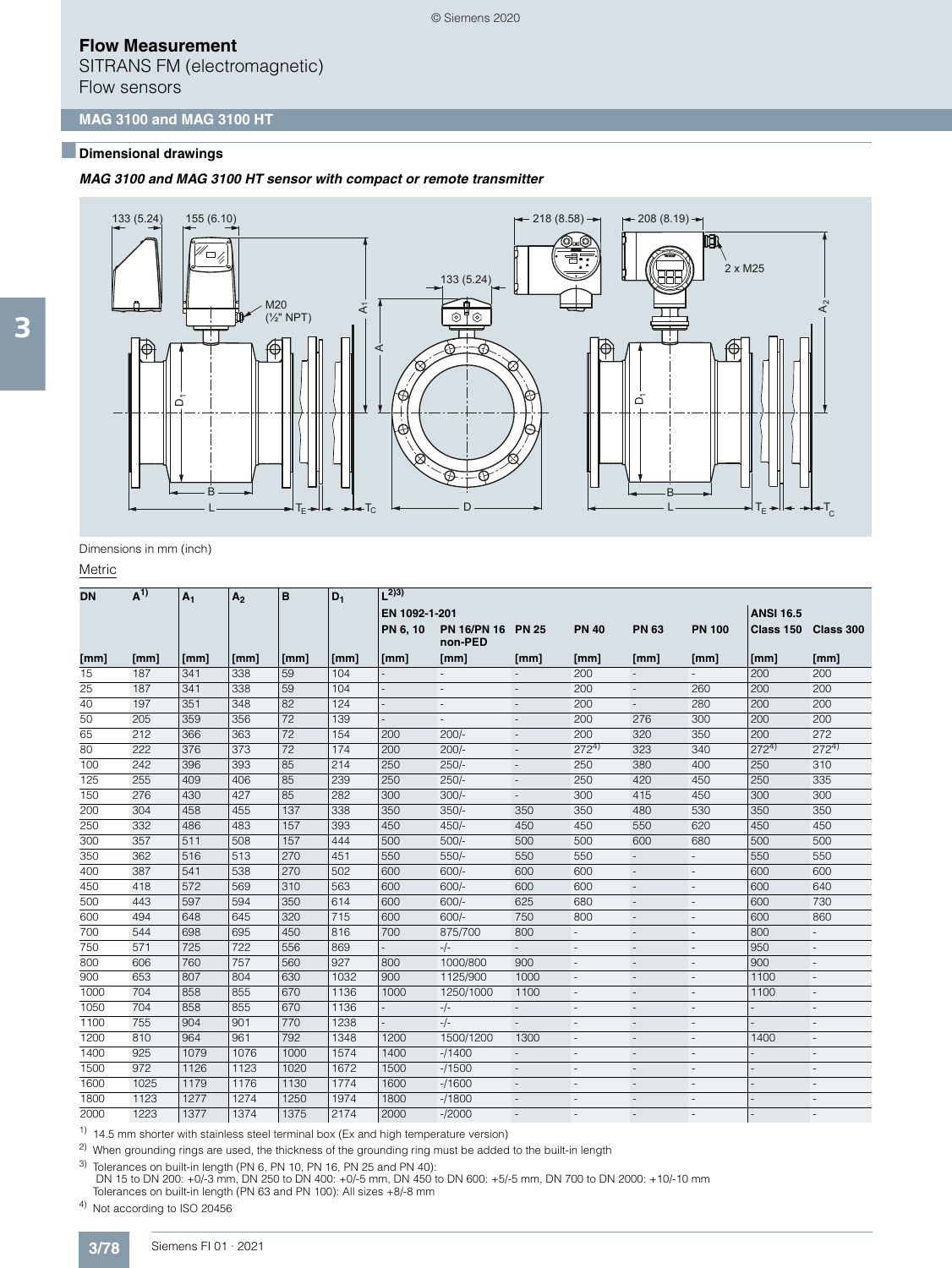SITRANS FM (electromagnetic) Flow sensors

### **MAG 3100 and MAG 3100 HT**

*Dimensional drawings (continued)* 

| <b>DN</b> | (1)                                          |                                     |                          |                          | $T_c^{3)}$ | $T_E^{(3)}$              | $T_F^{3)}$               | Weight <sup>4)</sup> |
|-----------|----------------------------------------------|-------------------------------------|--------------------------|--------------------------|------------|--------------------------|--------------------------|----------------------|
|           | AS 2129 E<br><b>AS 4087</b><br>PN 16, 21, 35 | <b>AWWA C-207</b><br><b>Class D</b> | <b>JIS K10</b>           | <b>JIS K20</b>           |            |                          |                          |                      |
| [mm]      | [mm]                                         | [mm]                                | [mm]                     | [mm]                     | [mm]       | [mm]                     | [mm]                     | [kg]                 |
| 15        | 200                                          | $\overline{a}$                      | 200                      | 200                      |            | 6                        | $\mathbf{2}$             | $\overline{4}$       |
| 25        | 200                                          | $\overline{\phantom{a}}$            | 200                      | 200                      | 1.2        | $6\phantom{1}6$          | $\overline{c}$           | 5                    |
| 40        | 200                                          | $\overline{\phantom{a}}$            | 200                      | 240                      | 1.2        | $6\phantom{1}6$          | $\overline{c}$           | 8                    |
| 50        | 200                                          | $\overline{\phantom{a}}$            | 200                      | 240                      | 1.2        | 6                        | $\overline{c}$           | $9$                  |
| 65        | 200                                          | $\overline{a}$                      | 200                      | 272                      | 1.2        | $6\phantom{1}6$          | $\overline{c}$           | 11                   |
| 80        | $200^{5}$                                    | $\overline{\phantom{a}}$            | $200^{9}$                | $272^{9}$                | 1.2        | $6\phantom{1}6$          | $\overline{c}$           | 12                   |
| 100       | 250                                          | $\overline{\phantom{a}}$            | 250                      | 310                      | 1.2        | 6                        | $\overline{c}$           | 16                   |
| 125       | 250                                          | $\overline{a}$                      | 250                      | 335                      | 1.2        | $6\phantom{1}6$          | $\overline{c}$           | 19                   |
| 150       | 300                                          | $\overline{\phantom{a}}$            | 300                      | 300                      | 1.2        | $6\phantom{1}$           | $\overline{c}$           | 27                   |
| 200       | 350                                          | $\overline{\phantom{a}}$            | 350                      | 350                      | 1.2        | 8                        | $\overline{c}$           | 40                   |
| 250       | 450                                          | $\overline{a}$                      | 450                      | 450                      | 1.2        | $\,8\,$                  | $\overline{c}$           | 60                   |
| 300       | 500                                          | $\overline{a}$                      | 500                      | 500                      | 1.6        | $\,8\,$                  | $\overline{c}$           | 80                   |
| 350       | 550                                          | $\overline{\phantom{a}}$            | 550                      | 550                      | 1.6        | 8                        | $\overline{a}$           | 110                  |
| 400       | 600                                          | $\overline{a}$                      | 600                      | 600                      | 1.6        | 10                       | $\overline{a}$           | 125                  |
| 450       | 600                                          | $\overline{a}$                      | 600                      | 640                      | 1.6        | 10                       | $\frac{1}{2}$            | 175                  |
| 500       | $600^{6}$                                    | $\overline{\phantom{a}}$            | 600                      | 680                      | 1.6        | 10                       | $\overline{\phantom{a}}$ | 200                  |
| 600       | $600^{7}$                                    | $\overline{\phantom{a}}$            | 600                      | 800                      | 1.6        | 10                       | $\overline{\phantom{a}}$ | 287                  |
| 700       | $700^{8}$                                    | 700                                 | $\overline{\phantom{a}}$ | $\overline{\phantom{a}}$ | 2.0        | $\overline{\phantom{a}}$ | $\overline{\phantom{a}}$ | 330                  |
| 750       | $750^{8}$                                    | 750                                 | $\overline{\phantom{a}}$ | $\overline{\phantom{a}}$ | 2.0        | $\overline{\phantom{a}}$ | $\overline{\phantom{a}}$ | 360                  |
| 800       | $800^{8}$                                    | 800                                 | $\overline{\phantom{a}}$ | $\overline{\phantom{a}}$ | 2.0        | $\overline{\phantom{a}}$ | $\overline{\phantom{a}}$ | 450                  |
| 900       | $900^{8}$                                    | 900                                 | $\overline{a}$           | $\overline{\phantom{a}}$ | 2.0        | $\overline{\phantom{a}}$ | $\overline{\phantom{a}}$ | 530                  |
| 1000      | $1000^{8}$                                   | 1000                                | $\overline{a}$           | $\centerdot$             | 2.0        | $\overline{\phantom{a}}$ | $\overline{\phantom{a}}$ | 660                  |
| 1050      |                                              | 1000                                | $\overline{\phantom{a}}$ | $\overline{\phantom{a}}$ | 2.0        | $\overline{\phantom{a}}$ | $\overline{\phantom{a}}$ | 660                  |
| 1100      |                                              | 1100                                | $\overline{\phantom{a}}$ | $\overline{\phantom{a}}$ | 2.0        | $\overline{\phantom{a}}$ | $\overline{\phantom{a}}$ | 1140                 |
| 1200      | $1200^{6}$                                   | 1200                                | $\overline{\phantom{m}}$ | $\overline{\phantom{a}}$ | 2.0        | $\overline{\phantom{a}}$ | $\overline{\phantom{a}}$ | 1180                 |
| 1400      |                                              | 1400                                | $\overline{\phantom{a}}$ | $\overline{\phantom{a}}$ | 2.0        | $\overline{\phantom{a}}$ | $\overline{a}$           | 1600                 |
| 1500      |                                              | 1500                                | $\overline{a}$           | $\overline{a}$           | 3.0        | $\overline{\phantom{a}}$ | $\overline{\phantom{a}}$ | 2460                 |
| 1600      |                                              | 1600                                | $\overline{a}$           | $\overline{\phantom{a}}$ | 3.0        | $\overline{\phantom{a}}$ | $\overline{a}$           | 2525                 |
| 1800      |                                              | 1800                                | $\overline{\phantom{a}}$ | $\overline{\phantom{m}}$ | 3.0        | $\overline{\phantom{a}}$ | $\overline{\phantom{a}}$ | 2930                 |
| 2000      |                                              | 2000                                | $\overline{\phantom{a}}$ | $\overline{\phantom{a}}$ | 3.0        | $\overline{\phantom{a}}$ | $\overline{\phantom{a}}$ | 3665                 |

<sup>1)</sup> When grounding rings are used, the thickness of the grounding ring must be added to the built-in length.

2) Tolerances on built-in length (PN 6, PN 10, PN 16, PN 25 and PN 40):

DN 15 to DN 200: +0/-3 mm, DN 250 to DN 400: +0/-5 mm, DN 450 to DN 600: +5/-5 mm, DN 700 to DN 2000: +10/-10 mm Tolerances on built-in length (PN 63 and PN 100): All sizes +8/-8 mm

<sup>3)</sup>  $T_C$  = Protection ring type C,  $T_E$  = Grounding ring type E (included and factory mounted for 180 °C PTFE liner),  $T_F$  = Grounding ring Type Flat ring

4) Weights are approx. (for PN 16) without transmitter.

5) PN 35 DN 80 = 272 mm (not according to ISO 20456)

 $6)$  PN 35 DN 500 = 680 mm

7) PN 35 DN 600 = 750 mm

8) Not AS 4087 PN 21 or PN 35

9) Not according to ISO 20456

D = Outside diameter of flange, see flange tables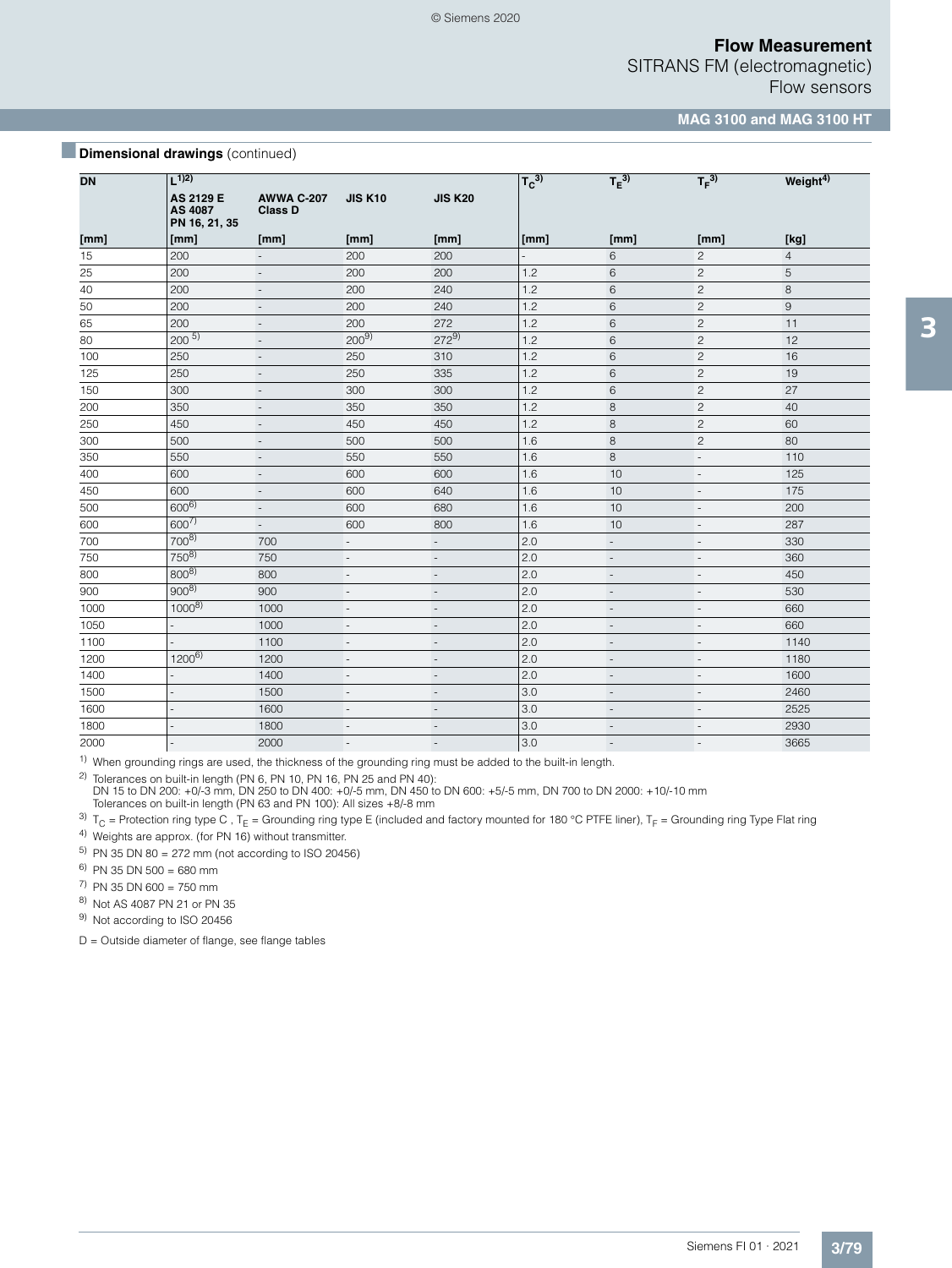## SITRANS FM (electromagnetic) Flow sensors

### **MAG 3100 and MAG 3100 HT**

## **Dimensional drawings** (continued)

### **Imperial**

| <b>DN</b>      | $A^{1}$ | A <sub>1</sub> | A <sub>2</sub> | B      | $D_1$  | (2)3)         |                              |                          |                          |                          |                          |                         |                          |                               |
|----------------|---------|----------------|----------------|--------|--------|---------------|------------------------------|--------------------------|--------------------------|--------------------------|--------------------------|-------------------------|--------------------------|-------------------------------|
|                |         |                |                |        |        | EN 1092-1-201 |                              |                          |                          |                          |                          | ANSI 16.5/ASME B16.474) |                          |                               |
|                |         |                |                |        |        | PN 6.10       | PN 16/PN 16 PN 25<br>non-PED |                          | <b>PN 40</b>             | <b>PN 63</b>             | <b>PN 100</b>            |                         |                          | Class 150 Class 300 Class 600 |
| [inch]         | [inch]  | [inch]         | [inch]         | [inch] | [inch] | [inch]        | [inch]                       | [inch]                   | [inch]                   | [inch]                   | [inch]                   | [inch]                  | [inch]                   | [inch]                        |
| $\frac{1}{2}$  | 7.36    | 13.31          | 13.25          | 2.32   | 4.09   |               |                              |                          | 7.87                     |                          |                          | 7.87                    | 7.87                     |                               |
| $\overline{1}$ | 7.36    | 13.31          | 13.25          | 2.32   | 4.09   |               |                              |                          | 7.87                     |                          | 10.24                    | 7.87                    | 7.87                     | 11.02                         |
| $1\frac{1}{2}$ | 7.76    | 13.70          | 13.64          | 3.23   | 4.88   |               | $\overline{\phantom{a}}$     | $\overline{\phantom{a}}$ | 7.87                     | $\overline{\phantom{a}}$ | 11.02                    | 7.87                    | 7.87                     | 12.60                         |
| $\overline{c}$ | 8.07    | 14.01          | 13.95          | 2.83   | 5.47   |               | $\overline{a}$               | Ĭ.                       | 7.87                     | 10.87                    | 11.81                    | 7.87                    | 7.87                     | 12.99                         |
| $2\frac{1}{2}$ | 8.35    | 14.29          | 14.23          | 2.83   | 6.06   | 7.87          | $7.87/-$                     | $\overline{a}$           | 7.87                     | 12.60                    | 13.78                    | 7.87                    | 10.71                    | on request                    |
| 3              | 8.74    | 14.69          | 14.63          | 2.83   | 6.85   | 7.87          | $7.87/-$                     | $\overline{\phantom{a}}$ | $10.71^{5}$              | 12.72                    | 13.39                    | $10.71^{5}$             | $10.71^{5}$              | 13.78                         |
| $\overline{4}$ | 9.53    | 15.47          | 15.41          | 3.35   | 8.43   | 9.84          | $9.84/-$                     |                          | 9.84                     | 14.96                    |                          | 9.84                    | 12.20                    | 18.11                         |
| 5              | 10.04   | 15.98          | 15.92          | 3.35   | 9.41   | 9.84          | $9.84/-$                     |                          | 9.84                     | 16.54                    |                          | 9.84                    | 13.10                    | 18.90                         |
| 6              | 10.87   | 16.81          | 16.75          | 5.39   | 11.10  | 11.81         | $11.81/-$                    | $\overline{\phantom{a}}$ | 11.81                    | 16.34                    | $\overline{\phantom{a}}$ | 11.81                   | 11.81                    | 19.68                         |
| 8              | 11.97   | 17.91          | 17.85          | 5.39   | 13.31  | 13.78         | $13.78/-$                    | 13.78                    | 13.78                    | 18.90                    | $\overline{a}$           | 13.78                   | 13.78                    | 23.62                         |
| 10             | 13.07   | 19.02          | 18.96          | 6.18   | 15.47  | 17.72         | $17.72/-$                    | 17.72                    | 17.72                    | $\overline{\phantom{a}}$ |                          | 17.72                   | 17.72                    | 23.62                         |
| 12             | 14.05   | 20.00          | 19.94          | 6.18   | 17.48  | 19.69         | $19.69/-$                    | 19.69                    | 19.69                    | $\sim$                   | $\overline{\phantom{a}}$ | 19.69                   | 19.69                    | 27.56                         |
| 14             | 14.25   | 20.20          | 20.14          | 10.63  | 17.76  | 21.65         | $21.65/-$                    | 21.65                    | 21.65                    | $\overline{\phantom{a}}$ |                          | 21.65                   | 21.65                    |                               |
| 16             | 15.24   | 21.18          | 21.12          | 10.63  | 19.76  | 23.62         | $23.62/-$                    | 23.62                    | 23.62                    |                          | $\overline{\phantom{a}}$ | 23.62                   | 23.62                    |                               |
| 18             | 16.45   | 22.40          | 22.34          | 12.20  | 22.16  | 23.62         | $23.62/-$                    | 23.62                    | 23.62                    | $\overline{\phantom{a}}$ | $\overline{\phantom{m}}$ | 23.62                   | 23.62                    | $\overline{\phantom{a}}$      |
| 20             | 17.44   | 23.39          | 23.33          | 13.78  | 24.17  | 23.62         | $23.62/-$                    | 24.61                    | 26.77                    | $\overline{\phantom{a}}$ | $\overline{\phantom{a}}$ | 23.62                   | 28.70                    | $\overline{\phantom{a}}$      |
| 24             | 19.45   | 25.39          | 25.33          | 12.59  | 28.15  | 23.62         | $23.62/-$                    | 29.53                    | 31.50                    | $\overline{a}$           |                          | 23.62                   | 33.80                    |                               |
| 28             | 21.42   | 27.36          | 27.30          | 17.72  | 32.13  | 27.56         | 34.45/27.56                  | 31.50                    | $\overline{\phantom{a}}$ | $\overline{a}$           | $\overline{\phantom{m}}$ | 31.50                   | $\overline{\phantom{a}}$ | $\blacksquare$                |
| 30             | 22.48   | 28.43          | 28.37          | 21.89  | 34.21  |               | $-/-$                        |                          | $\overline{\phantom{a}}$ | $\overline{a}$           |                          | 37.41                   | $\overline{\phantom{a}}$ | $\overline{a}$                |
| 32             | 23.86   | 29.80          | 29.74          | 22.05  | 36.50  | 31.50         | 39.37/31.50                  | 35.44                    |                          | $\overline{\phantom{a}}$ | ٠                        | 35.44                   | $\overline{a}$           | $\overline{\phantom{a}}$      |
| 36             | 25.71   | 31.65          | 31.59          | 24.80  | 40.63  | 35.43         | 44.29/35.43                  | 39.38                    | $\overline{\phantom{a}}$ | $\overline{\phantom{a}}$ | $\overline{\phantom{m}}$ | 43.32                   | $\overline{\phantom{a}}$ | $\overline{\phantom{a}}$      |
| 40             | 27.72   | 33.85          | 33.79          | 26.38  | 44.72  | 39.37         | 49.21/39.37                  | 43.32                    | $\overline{\phantom{a}}$ | $\overline{a}$           | L,                       | 43.32                   | $\overline{\phantom{a}}$ | $\overline{\phantom{a}}$      |
| 42             | 27.72   | 33.85          | 33.79          | 26.38  | 44.72  |               | $-/-$                        |                          |                          |                          |                          |                         | ٠                        |                               |
| 44             | 29.72   | 35.67          | 35.61          | 30.31  | 48.74  |               | $-/-$                        |                          |                          | $\overline{a}$           | $\overline{\phantom{m}}$ |                         | $\overline{\phantom{a}}$ | $\overline{\phantom{a}}$      |
| 48             | 31.89   | 37.83          | 37.77          | 31.18  | 53.07  | 47.24         | 59.06/47.24                  | 51.19                    |                          | ٠                        |                          | 55.12                   | $\overline{a}$           |                               |
| 54             | 36.42   | 42.36          | 42.30          | 39.37  | 61.97  | 55.12         | $-155.12$                    |                          |                          |                          | ٠                        |                         |                          | $\overline{\phantom{a}}$      |
| 60             | 38.27   | 44.21          | 44.15          | 40.15  | 65.83  | 59.06         | 59.06/59.06                  | $\overline{\phantom{a}}$ | $\overline{\phantom{a}}$ | $\overline{\phantom{a}}$ | $\overline{\phantom{a}}$ |                         | $\overline{\phantom{a}}$ | $\overline{\phantom{a}}$      |
| 66             | 40.35   | 46.30          | 46.24          | 44.49  | 69.84  | 62.99         | $-$ /62.99                   | $\overline{a}$           |                          | $\overline{a}$           | ٠                        |                         | $\overline{\phantom{a}}$ | $\overline{\phantom{a}}$      |
| 72             | 44.21   | 50.16          | 50.10          | 49.21  | 77.72  | 70.87         | $-70.87$                     | $\overline{\phantom{a}}$ | $\overline{\phantom{a}}$ | $\overline{a}$           | $\overline{\phantom{m}}$ |                         | $\overline{\phantom{a}}$ | $\overline{\phantom{a}}$      |
| 78             | 48.15   | 54.09          | 54.03          | 54.13  | 85.59  | 78.74         | $-78.74$                     |                          |                          |                          | $\overline{\phantom{a}}$ |                         |                          |                               |

 $1)$  0.571 inch shorter with stainless steel terminal box (Ex and high temperature version)

<sup>2)</sup> When grounding rings are used, the thickness of the grounding ring must be added to the built-in length

3) Tolerances on built-in length (PN 6, PN 10, PN 16, PN 25 and PN 40):<br>1/2" to 8": +0/-0.12", 10" to DN 16" : +0/-0.20", 18" to DN 24" : +0.20/-0.20", 28" to DN 78" : +0.39/-0.39"<br>Tolerances on built-in length (PN 63 and

4) ANSI 16.5 for DN  $\leq$  24"; ASME B16.47 for DN  $\geq$  28"

5) Not according to ISO 20456